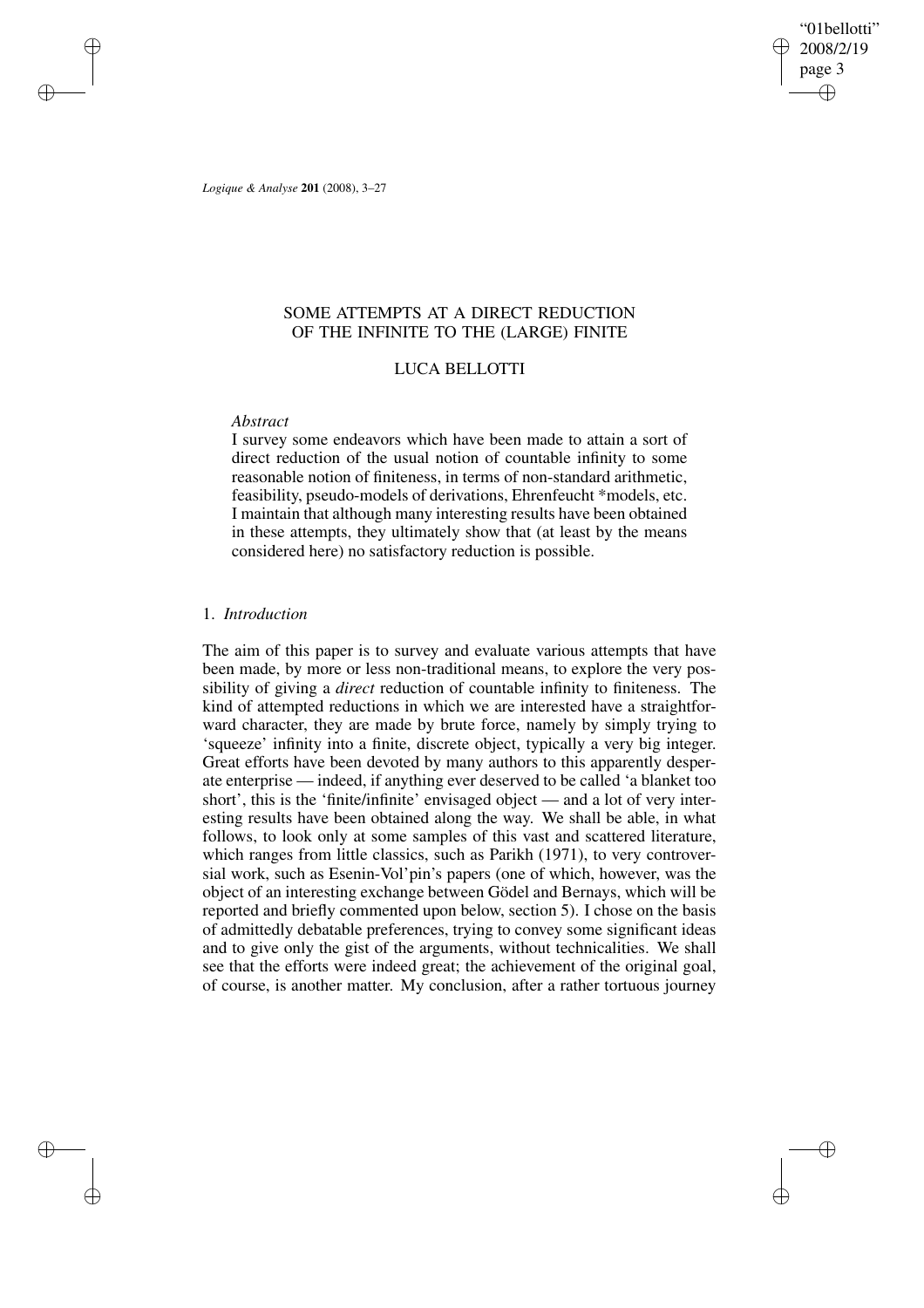# "01bellotti" 2008/2/19 page 4 ✐ ✐

✐

✐

#### 4 LUCA BELLOTTI

✐

✐

✐

✐

through quite exotic logical landscapes, will be (perhaps unsurprisingly) in the negative.

Before we start, some caveats are necessary. First, in this paper I will deliberately ignore some very important attempts at an *indirect* reduction of infinity to the finite: Hilbert's program and nominalist programs (e.g., those of Carnap, Tarski, Goodman, Quine, Field, Chihara, etc.). Secondly, it should be clear at the outset that in this work I am not interested in the arguments in favor or against strict finitism (the refusal of the idealization involved in the arbitrarily large finite, considered, among others, by Borel, Mannoury, Van Dantzig and Wittgenstein), although some of the authors whose ideas I discuss below are strict finitists (see Welti 1986 for a wide-ranging historical study of strict finitism). I am interested in a different problem, namely the possibility of 'modeling' (in some very non-traditional sense and not necessarily with eliminative aims) the infinite in the finite.

A further caveat is in order: it is well-known that a very special role in this area is played by *paraconsistency*, so that the reader might wonder why I will not deal, in spite of their interest, with programs based on paraconsistent logics (see, e.g., Van Bendegem 1994 and Priest 1997). At first sight, one could try to justify this choice by arguing that although some of the attempts which will be examined below produce systems which reveal 'a posteriori' highly non-traditional features, this is a sort of by-product, in the sense that they do not adopt from the start a system of logic admitting contradictions (in fact, proofs of consistency or 'quasi-consistency' are the target). If one compares the formal systems below with the usual systems of paraconsistent logic, one might argue that the former are syntactically and semantically 'closer' to classical logic (in terms of axioms and/or rules, interpretations, etc.), at least in their treatment of inconsistency, although (e.g.) restricting the length of proofs or pseudo-modeling single derivations has deeply nonclassical effects. It is clear, though, that the distinction between classical systems with non-classical notions of proof or model (in a sense to be specified case by case) and non-classical systems is conceptually a weak distinction (and its weakness will become more and more visible in what follows). So, I simply decided to put paraconsistent systems on one side 'for the time being', concentrating on other approaches, less fashionable at present. The (in)competence of the author, the space limitations of a survey like this and the existence of excellent recent surveys on the paraconsistent approach (see, e.g., Priest 2003) will be (meager) justifications for my choice. Of course, one might argue that the failure of the attempts examined here is a further argument for the necessity of paraconsistency in this context.

The motivations of these attempts at reduction have different sources. Some of them are largely analogous to those of the nominalist programs, some analogous to those of strict finitism. But there could also be simple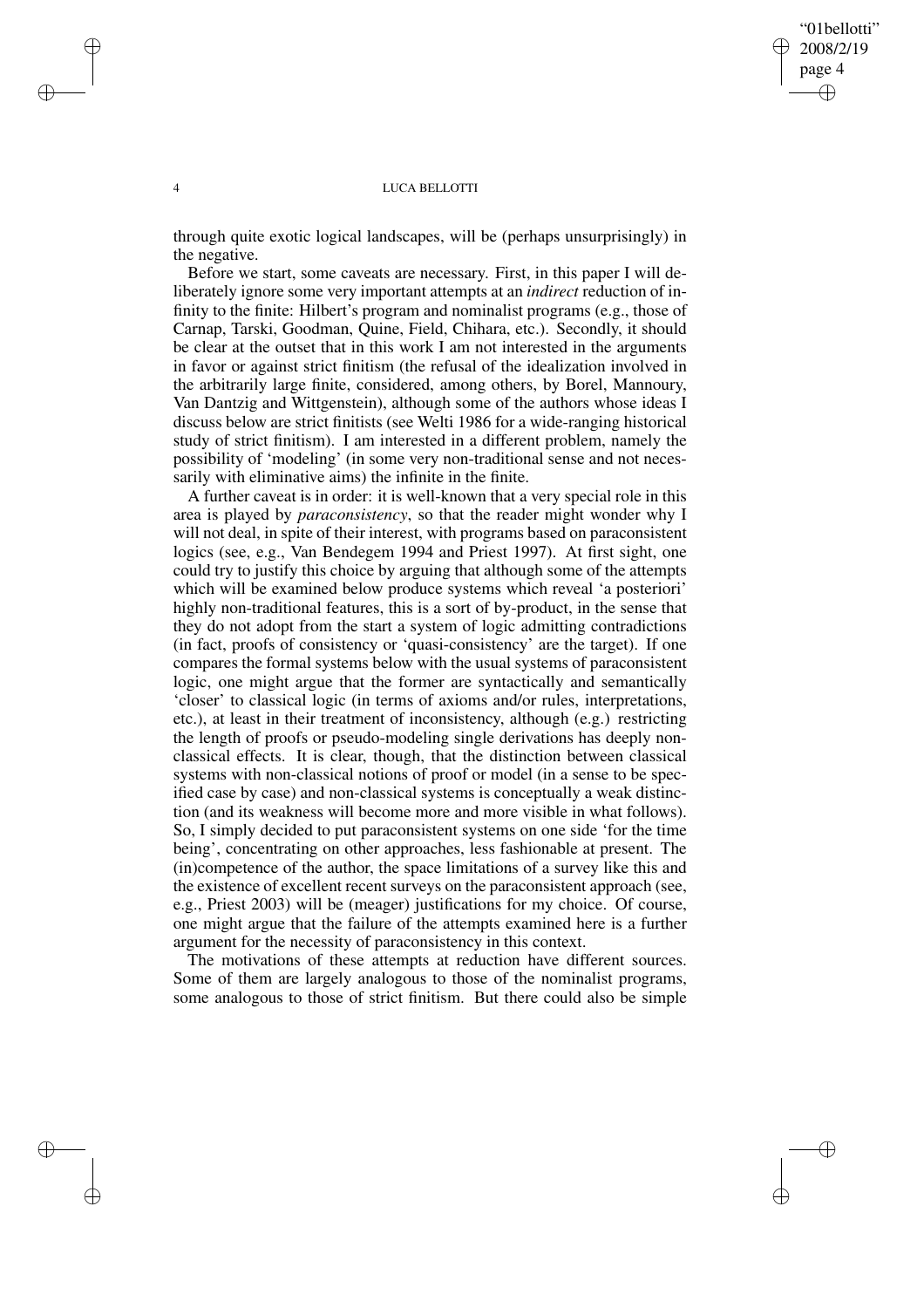✐

#### SOME ATTEMPTS AT A DIRECT REDUCTION OF THE INFINITE TO THE FINITE 5

motivations of ontological nature (ontological economy, etc.), or of epistemological character: to explain our use of the infinite on the basis of an extrapolation from the indefinitely large, or simply the *very* large; to have a sort of 'conceptual' reduction of infinity to finiteness; to refuse the idealizations — already underscored by someone above all suspicion in this connection, namely Paul Bernays (Bernays 1935, 265) — involved in dealing with very large numbers and in the very idea of potential infinity, etc. There is, finally, the (unreasonable and unmentionable) desire to bypass the limitations of Gödel's theorem on consistency proofs, and to try to give shape to our vague feeling that 'we do set theory because we feel we have an informal consistency proof for it. This feeling is based on the fact that in any given case we are only speaking about specific sets defined by properties and by tracing back a contradiction we could eventually reduce it to the integers' (Cohen 1971, 14). Of course, Gödel's results taught us that what we can do in any given case can be very far from what we can do *in general* (see below, end of section 6), but the feeling remains. However, I shall not discuss these motivations here (they would require at least another paper), but only look at some examples of (tentative) mathematical fulfilment of the dream.

# 2. *A statement of the problem*

✐

✐

✐

✐

A set which is finite inside a model of Zermelo-Fraenkel set theory can be seen to be infinite 'from the outside'; but the converse cannot happen. This is the basic problem that I take as a starting point. The predicate  $x$  has n elements', for a fixed integer  $n$ , is absolute between models of  $ZF$  whatever. The *general* notion of finiteness, on the other hand, is absolute only between transitive models, and this engenders a certain degree of relativity. It seems, though, that the infinite remains in any case irreducible to the finite: we can realize that something which looks finite is in fact infinite, but not vice versa. On the other hand, one could object that non-standard natural numbers are infinite objects which behave exactly like finite ones, since they obey all the laws of first-order arithmetic. But even if one would be disposed to consider a non-standard model of arithmetic as the 'true' world, in which some supposedly infinite numbers reveal themselves to be finite, this is possible only in view of the relativity of the general notion of finiteness; the infinite natural numbers of any non-standard model satisfy all formulas  $\neg(x = 0), \neg(x = 1)$ , etc. In any case, it seems that no 'true' natural number, say  $10^{12}$ , can be made infinite in any sense in any model. Seen 'from above', this phenomenon looks utterly devoid of mystery:  $\omega$  is inaccessible, in the obvious sense that it is not the union of finitely many finite ordinals, and that if n is finite,  $2^n$  is finite; while any natural number is, in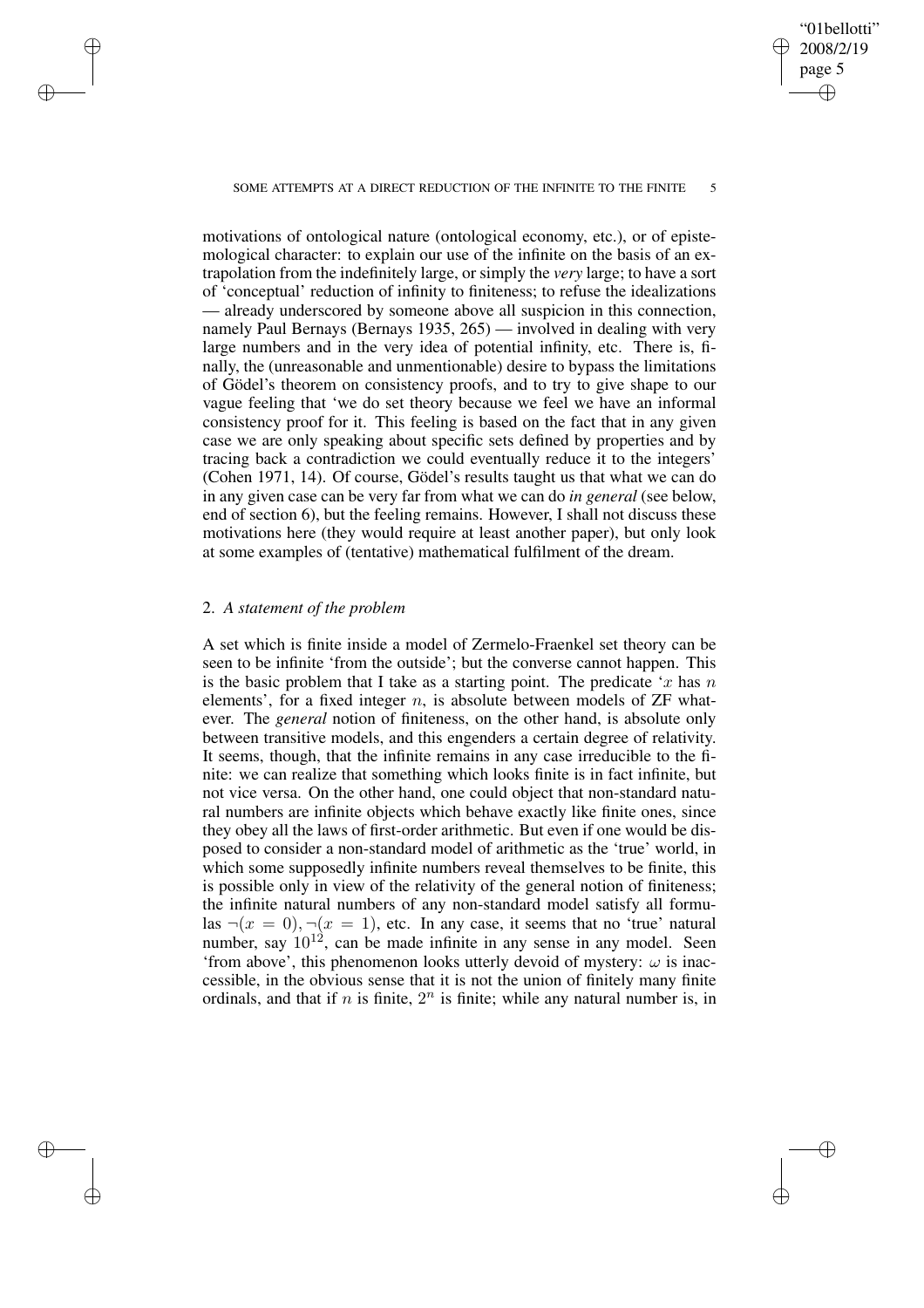"01bellotti" 2008/2/19 page 6 ✐ ✐

✐

✐

## 6 LUCA BELLOTTI

the same sense, obviously accessible. Thus, we should look for some notion of pseudo-inaccessibility, perhaps in terms of unfeasibility (section 4), or of a vague, unapproachable boundary (a 'horizon', in Vopěnka's terms, section 8), in order to see as infinite what is really finite; or, alternatively, we should take a pseudo-finite number and then show that (almost) nothing is lost in treating it as finite but unfeasible, and modeling feasible numbers as the standard numbers, according to Kreisel's motto: feasible is to standard as standard is to non-standard (section 3). In sum, the point is the following: it is apparently obvious that no true integer can be made infinite in any way; is there a way to circumvent this impossibility, either by altering the notion of infinity (or of inaccessibility), or the notion of finiteness, or the notion of proof, or semantics (sections 6 and 7), or whatever? This is the subject of the following sections.

## 3. *Non-standard methods*

Non-standard analysis (see, e.g., Robinson 1974, and Robinson 1963 for applications to syntax) could apparently offer a twofold way to reduce directly the infinite to the finite. The first is the existence of hyperfinite natural numbers, objects which are indistinguishable from the true natural numbers, although they are in fact 'infinite' (there is no formal way, at first order, to isolate the standard numbers among the objects of any non-standard model). The second is the existence of non-zero infinitesimals, so that (e.g.) the set  ${c, c + c, c + c + c, \dots}$ , where  $c > 0$  is an infinitesimal, has no least upper bound (half a finite number remains an upper bound and twice an infinitesimal is greater than the infinitesimal). One could in some way use this phenomenon to generate a 'model' of the natural numbers in an arbitrarily small interval (a proposal in this spirit was perhaps first made by Rashevskii 1973). But both ways seem very problematic if one views them as attempts at a reduction of the infinite to the finite. In the first case, one has in fact a very complex structure, of order type  $\omega + (\omega^* + \omega)\theta$ , where  $\omega^*$  is the reverse order of  $\omega$ , and  $\theta$  is a dense linear order without endpoints. All the objects there look like finite numbers, but the structure they live in cannot be reduced to the finite in any sense (it contains two typical aspects which allow or even require infinity, namely the non-well-foundedness of the order of the elements and the density of the order of the 'galaxies'). In the second case, we need the structure of the non-standard continuum, which is even more complicated. In this case, we would have a 'reduction' of the basic infinite structure to a much more complex infinite one. Even if we use the standard continuum we can well have (by means of trivial examples of limit processes) bounded structures in which we can 'embed' the denumerable infinite, but this is due precisely to the features of that continuum. From a

✐

✐

✐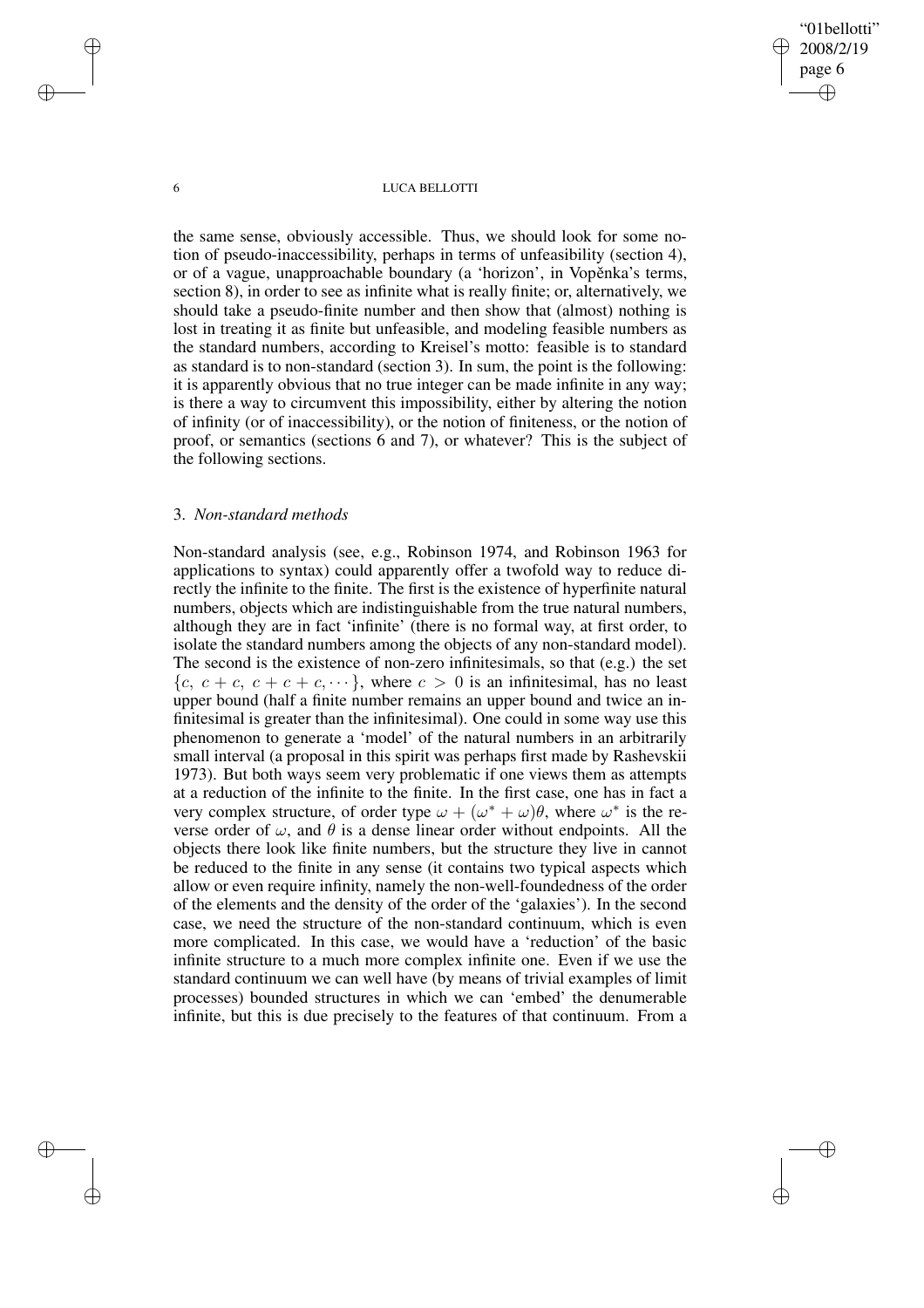✐

✐

✐

✐

✐

certain viewpoint, non-standard analysis allows a sort of 'discretization' of the continuum, but for this advantage we pay the price of a much more complicated structure. But it seems that in no case we have any kind of reduction of the denumerably infinite to the finite.

Non-standard analysis perhaps also provides a possible interpretation of some aspects of the controversial proof-theoretic investigations on the consistency of ZF made by Esenin-Vol'pin within his 'ultra-intuitionistic' program, which could be better called 'ultra-finitist' (see Esenin-Vol'pin 1961, 1970, 1981; note that the name has been transliterated also 'Yessenin-Volpin' and 'Ésénine-Volpine'). This program remains very problematic, but it has the greatest importance with respect to our topic. The basic idea can be explained as follows (see Geiser 1974; the details, to our knowledge, have never been published, and cannot be easily reconstructed, so one has to be very cautious). The aim is a proof of consistency for ZF. We consider a structure T of all the hereditarily finite sets over a set of urelements, which is a model of ZF<sup>−</sup> (ZF without extensionality) without the infinity axiom. We want to assert (as an axiom) that the designatum of a certain term  $t$ , which in fact is finite, is infinite. We get, of course, an inconsistent system, but all the same we try to define a notion of proof such that the length of the shortest proof of a contradiction is an increasing function of the size of  $t$ ; this will allow a sort of (non-traditional) consistency proof for our system (see Geiser 1974). The basic idea of Esenin-Vol'pin in this connection was to use two different series of natural numbers: the first is longer, its length depends on the size of  $t$ , and is used to build the structure  $T$ ; the second is shorter, though itself 'infinite', and (this is the key point) 'sees'  $t$  as infinite. Now, the role of non-standard analysis is to give a precise meaning to these vague intuitions: N (the ordinary natural number series) is used as the shorter series, <sup>∗</sup>N (the non-standard natural number series) is used as the longer one, and we give a pseudofinite (but in fact infinite) size to  $t$ . In this way Geiser (1974) obtains a consistency proof for a weak system of set theory with a Dedekind infinity axiom with respect to the non-traditional notion of proof employed. More precisely, he considers a notion of proof  $G_n$  for the hereditarily finite sets over a domain of n urelements, with a sort of  $\omega$ -rule (from the set of formulas  $\{A(t_i)\}\$ ,  $t_i$  any closed term, infer  $\forall x A(x)$ ), and then he extends the system to the case of a pseudo-finite integer  $n_0$ . Finally, he isolates  $G_{EV}$ , a subsystem of  $G_{n_0}$ , to formulate Esenin-Vol'pin's notion of proof, by considering a subset of the constant terms as the feasible ones (singled out in the metatheory by an indirect restriction to the standard integers, see ibid.), and putting a deduction tree T in  $G_{EV}$  if and only if only feasible terms occur in the subtree  $T^*$  obtained from T by restricting the  $\omega$ -rule to premises in which all  $t$  are feasible (this is nontrivial, since, in proving existential formulas, we may introduce new terms). On this basis Geiser defines a non-classical notion of proof G (see ibid.), which is consistent, closed under modus ponens,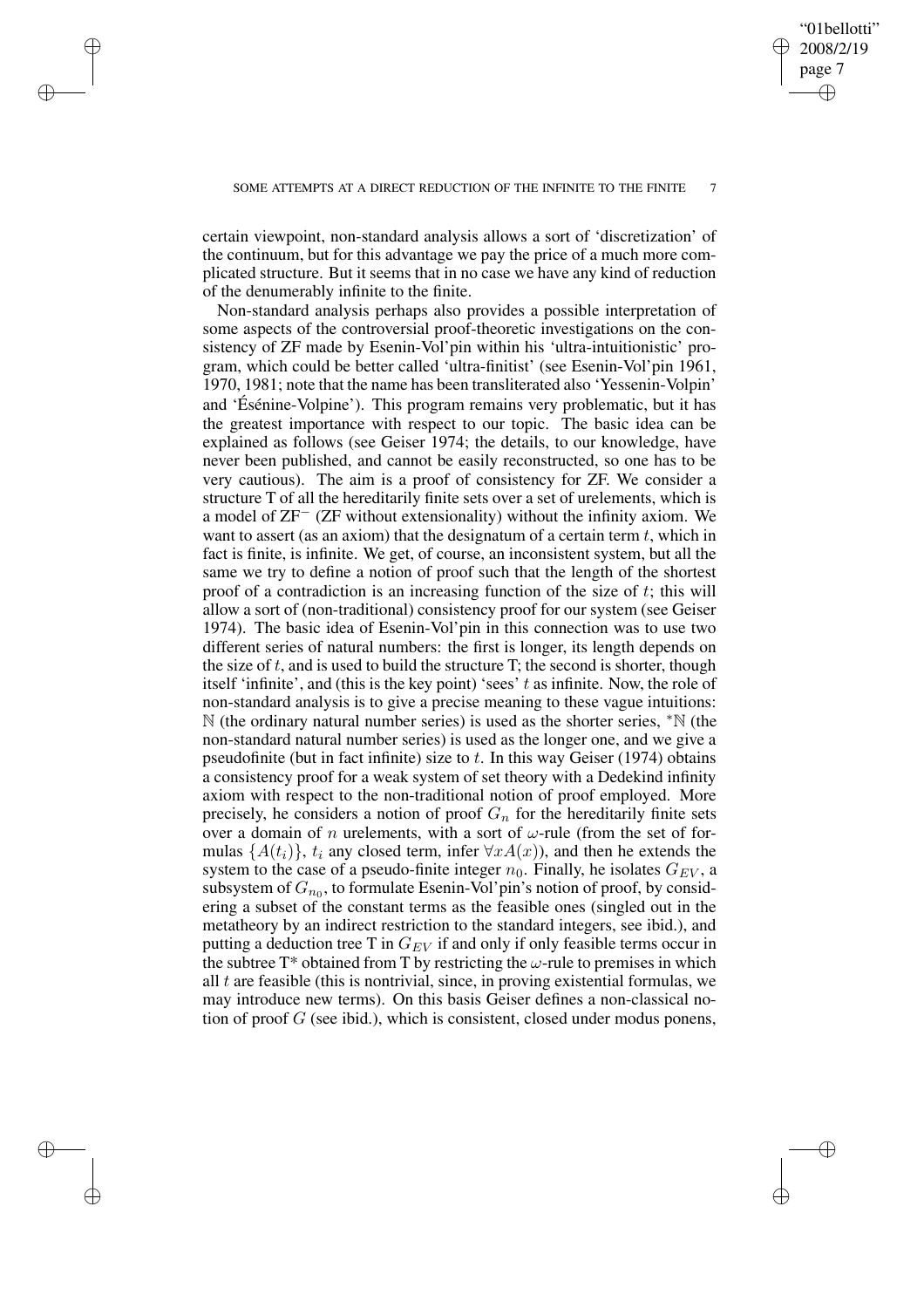# "01bellotti" 2008/2/19 page 8 ✐ ✐

✐

✐

## 8 LUCA BELLOTTI

✐

✐

✐

✐

in which the law of the excluded middle does not hold in general, and which proves pairing, union, powerset, infinity, weak forms of comprehension and replacement, and all  $\Sigma_1^1$  true sentences of second-order arithmetic.

We can now briefly explain the controversial 'consistency proof' for ZF originally proposed by Esenin-Vol'pin. Although the details are obscure, and sometimes lacking, the basic idea could perhaps be explained as follows (see Esenin-Vol'pin 1961, 1970 and Geiser 1974). The overall strategy is to translate the formal system S, whose consistency we want to prove, into another system S', whose proofs are such that it is a priori certain that they will yield no contradiction (this is similar to what happens with Gentzen-style consistency proofs). We choose an integer  $k$ , and we consider  $ZF$  proofs of length at most  $k$ . Then we introduce two different natural number series, of different length (in the sense explained above), which can be represented respectively by the standard natural number sequence (employed as the shorter series) and the sequence of (finite and pseudo-finite) numbers less than or equal to a non-standard integer  $n_k$  (employed as the longer sequence). This allows the 'semantical interpretation' (in a non-traditional sense) of a corresponding suitable non-classical 'formal system' (see ibid.), the study of which yields the following result: no ZF proof of length at most  $k$  is a proof of a contradiction. Recall that  $k$  is an arbitrary integer, in the sense of an arbitrary element of a basic natural number series  $N$  which is chosen before the consistency proof and which constitutes the frame of reference for the general notion of finiteness adopted (both syntactic and semantical).

These results are interesting, but it is not at all clear whether we do really have a consistency proof for ZF, even on the basis of a system whose strength cannot be easily determined (and which of course has to be stronger than ZF, if we really prove consistency). We have the following dilemma. The first possibility is that we consider proofs of arbitrary finite length, and then we could well have a consistency proof, but in this case we have no reduction of the infinite to the finite, but only something which could point (but this is not clear) at the possibility of a hitherto unknown consistency proof for ZF by means of some (stronger) non-standard version of set theory (something similar happens, in a different context, with Hrbáček's non-standard set theory  $\mathcal{NS}_3$ , which proves the consistency of ZFC; see Hrbáček 1978, 6–7). The point is that, even in the case that we eventually had such a proof, the basic philosophical problem remains: the object satisfying the infinity axiom in these systems is in fact *infinite*, though pseudofinite, and this is a decisive obstacle to any reductionist interpretation of the results. The second possibility is that we consider proofs of length at most  $k$ , where  $k$  is a standard, finite integer, but then we no longer have a consistency proof, but only a proof of 'almost consistency', in the sense that the shortest possible proof of a contradiction will be non-feasibly long, and in this case the result could well be proved in a rather weak theory.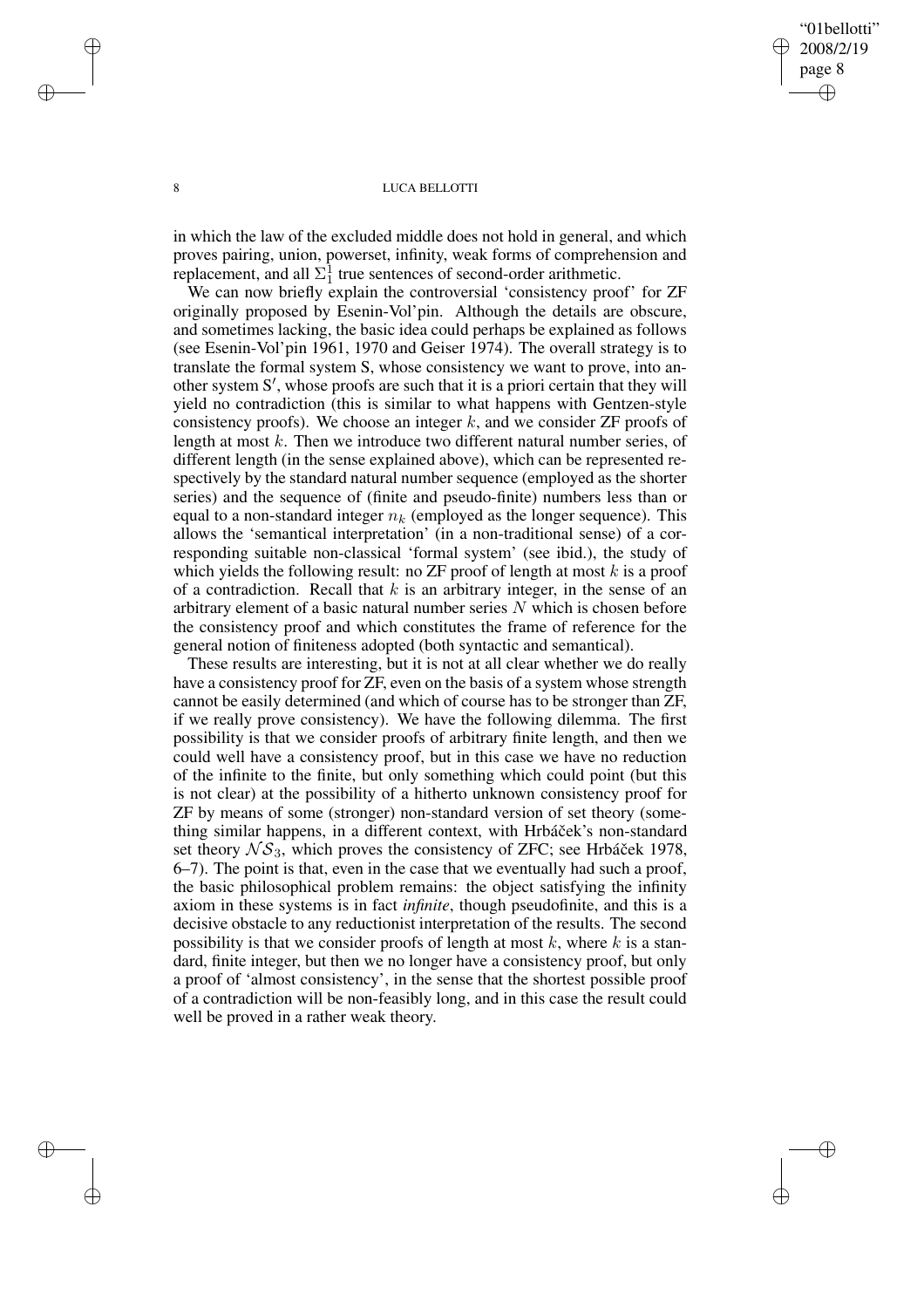## "01bellotti" 2008/2/19 page 9 ✐ ✐

✐

✐

### SOME ATTEMPTS AT A DIRECT REDUCTION OF THE INFINITE TO THE FINITE

✐

✐

✐

✐

The second alternative will be the subject of the next section. As regards the first one, we recall that any formalization of non-standard analysis which has in fact been extracted (this is a very difficult task; it was attempted by Kreisel 1967, Ehrenfeucht-Kreisel 1967 and Geiser 1974) as a possible background theory of Esenin-Vol'pin's work gives a *conservative* extension of standard analysis (it is well-known that, in general, this is not always the case with formalizations of non-standard analysis), and this casts doubt on his results, since it seems that his principles are too weak for his purposes. It is true, though, that non-standard analysis provides only a very partial formalization of his ideas: the very notion of many natural number series, of different length, all of which are in some sense 'unending', and yet 'contained' (in some sense) in finite sets (finite from a classical point of view) is certainly very unorthodox, and it is dubious that non-standard analysis could explain it faithfully. Dummett (1975) gives a discussion of strict finitism which tries to make sense of such a notion, taking it seriously and connecting it with the Sorites paradox, vagueness phenomena and observational predicates. Dummett's conclusion is in the negative: he argues that the use of suitable predicates corresponding to the postulated sequences is intrinsically inconsistent, and this is sufficient for him to rule out strict finitism as a tenable position at all (for a thorough critique of Dummett's arguments, see Wright 1982).

A final remark on the use of non-standard methods in this context is in order. I will not deal here with some very important attempts at a *lato sensu* 'finitistic' foundation of non-standard analysis, the oldest of which is perhaps Nelson's 'internal set theory' (see, e.g., Nelson 1977). Such attempts could be relevant to our problem if one could make a reduction of infinity to hyper-finiteness, followed by a reduction of non-standard arithmetic to a finitistic basis. But nothing in Nelson's work shows that a true reduction could go through in this setting, despite his insistence on his purely syntactic view of the distinction between standard and non-standard objects, and on the fact that we simply have standard and non-standard elements inside the old classical set of the natural numbers (see ibid.). What we really have is hyperfinite (and not strictly finite) numbers, together with an axiomatic foundation of non-standard analysis based on non-finitistic principles. Nelson's work certainly provides a very interesting foundation of non-standard analysis, but not a reduction of infinity to finiteness. Similar remarks apply to other approaches, in spite of their intrinsic interest and their deep differences, at least as far as our problem of 'strict' reduction is concerned. To take only a few examples, with respect to our present viewpoint we would not consider as true reductions of infinity neither Baratella and Ferro's 'non-standard regular finite set theory' (see Baratella-Ferro 1995), based on a non-Cantorian notion of infinity (according to which a set may be considered as infinite by an observer if she is not able to recall its entire construction process),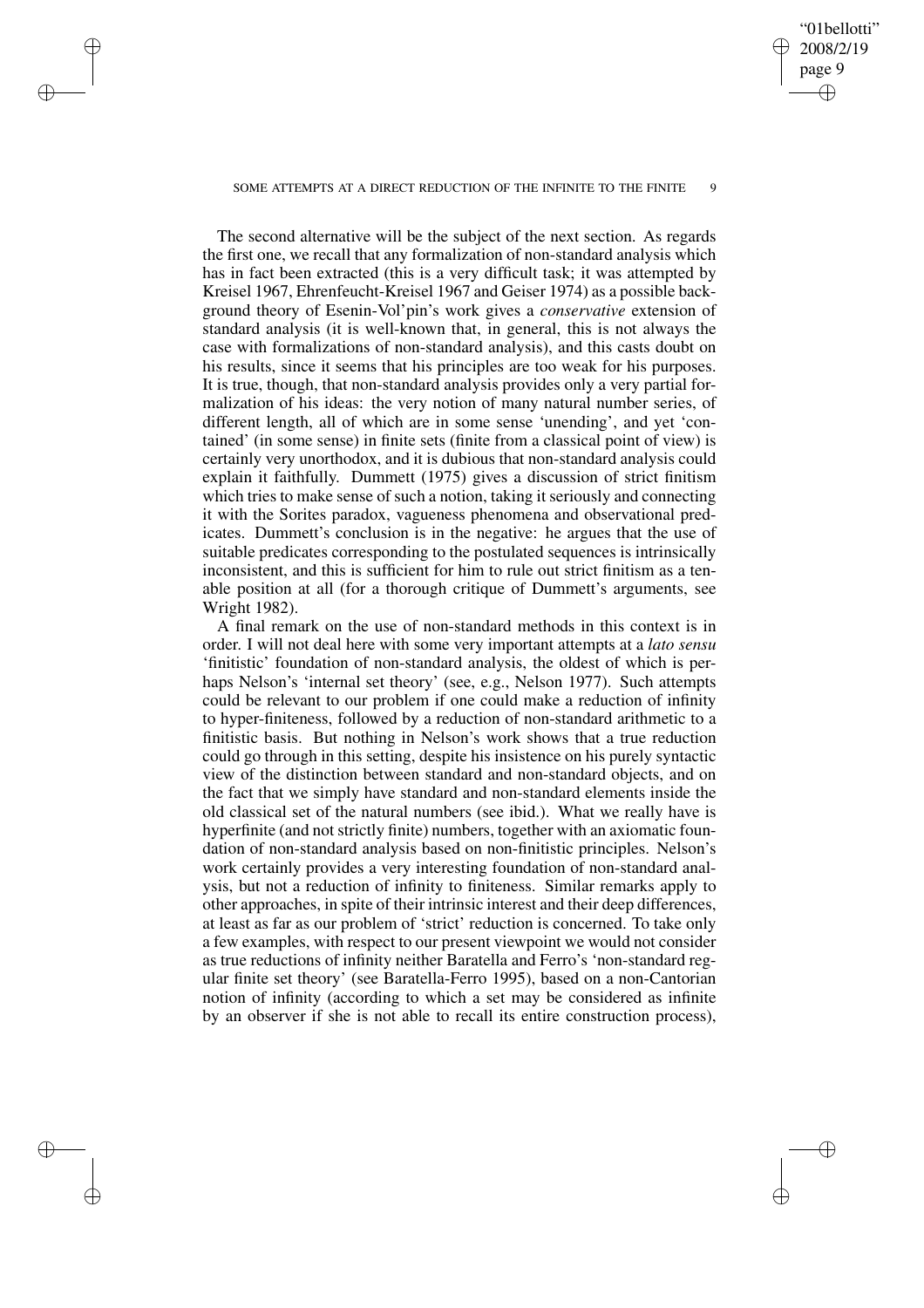"01bellotti" 2008/2/19 page 10 ✐ ✐

✐

✐

### 10 LUCA BELLOTTI

nor Andreev and Gordon's 'theory of hyperfinite sets' (see Andreev-Gordon 2006), admitting proper subclasses of large finite sets (see section 8 for this notion), nor, finally, a possible approach based on Vopěnka's 'alternative set theory' (Vopěnka 1979), which will be briefly considered below (section 8).

## 4. *Feasibility*

Another possible interpretation of ultra-finitism, a more straightforward one, is the one in terms of feasibility. As Kreisel remarks in his review of Esenin-Vol'pin 1961 (Kreisel 1967; see also Ehrenfeucht-Kreisel 1967), there are a priori various possibilities for those who seek a consistency proof for ZF on the basis of a notion of feasibility. The first possibility is to treat feasibility as a primitive notion and to adopt an informal approach by means of which we consider only feasible formulas and proofs of ZF. A more ambitious program 'would be to find a structure defined in terms of the new notion which satisfies all theorems of ZF' (Kreisel 1967, 9); this is not implausible, provided the envisaged notion of feasibility is sufficiently unfamiliar to transcend ZF set theory (in terms of definability or provability). One should find axioms and rules for the notion of feasibility, building up a formal system for it in the classical sense, and then give a finitist relative consistency proof of ZF with respect to the established formal system. There is also a third possibility: to consider a formal system for the notion of feasibility in which axioms and rules respect in their turn some feasibility restrictions, and to give a consistency proof of ZF (or a proof of consistency limited to feasible proofs in ZF) relative to it.

An explicit mathematical interpretation of ultra-finitism in terms of feasibility was first proposed by Parikh, in a paper (Parikh 1971) whose main interest was to introduce feasibility itself and to explore an 'anthropomorphic' view of mathematics, rather than to give reductionist arguments on the infinite. It is well-known that the very notion of feasibility is a priori problematic, in view of Sorites-like situations: 0 is feasible; for all  $n$ , if *n* is feasible so is  $n + 1$ ; thus, by induction ... This is the basic problem. Parikh's basic countermove is simple: we take a formal system for arithmetic in which very large numbers are dealt with (axiomatically) as though they were infinite (*without* redefining the basic arithmetical operations; see Burgin 1977 for an attempt in which this is done), but we prove that, nonetheless, as far as proofs of reasonable length are concerned, the formal system yields the correct results. It is not at all trivial to prove that this is the case, and Parikh was the first to do that, thus showing that feasibility could be treated as a respectable mathematical notion (his results were then generalized, e.g. by Dragalin 1985 and Sazonov 1995). In this way we could have systems (which Parikh calls 'almost consistent theories') which in the realm of finitist

✐

✐

✐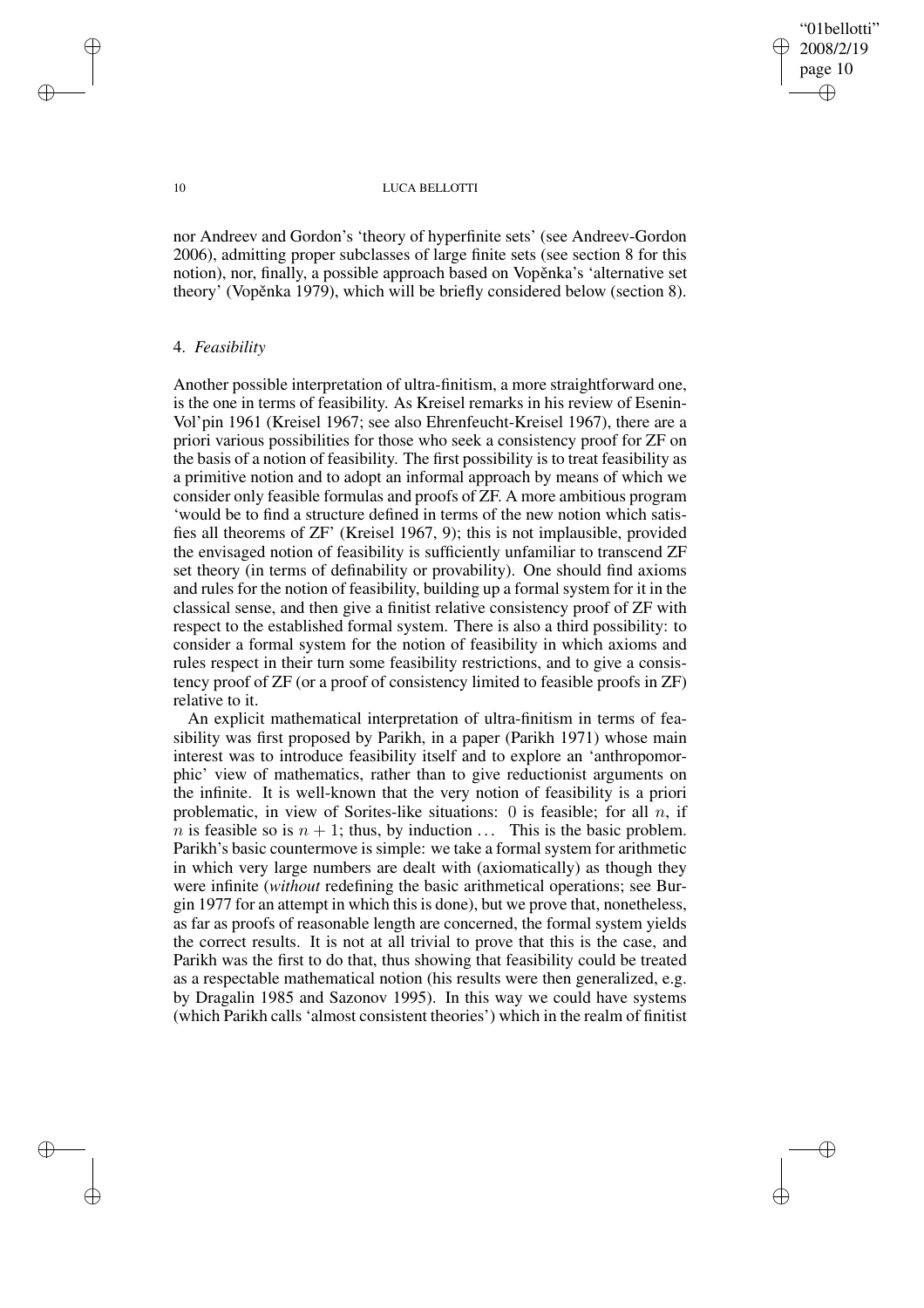✐

✐

✐

✐

✐

formulas differ from the traditional ones, and yet no contradiction in them would ever be met in our actual mathematical practice (see Pudlák 1996 for a survey of subsequent research on the length of proofs of statements asserting that there is no short proof of a contradiction, for various formal systems). Parikh makes a crucial point:

Suppose we are given two sets,  $N_1$  and  $N_2$ , which contain 0, are 'closed under successor', and are 'well-ordered' and such that  $N_1$ is a proper subset of  $N_2$ . One feels at once that  $N_2$  cannot be well-ordered [...] and that structures like  $N_2$  arise because 'wellordered' is not a first-order notion. What we would like to point out is that neither is the notion 'closed'. Clearly, having a notion of 'closed' presupposes that one already has a set of natural numbers and it cannot be used to define one. Thus it is quite possible that from the point of view of  $N_1$ ,  $N_2$  is not well-ordered and from the point of view of  $N_2$ ,  $N_1$  is either not closed or else not a proper set. (E.g. not 'internal' in the sense of A. Robinson) (Parikh 1971, 507).

In his own work Parikh provides an example of what happens when one takes the point of view which identifies the 'longer' sequence  $N_2$  with the standard natural number sequence N (including its non-feasible members) and the 'shorter'  $N_1$  with the non-closed 'sequence' of feasible numbers; while those who adopt non-standard methods (see the preceding section) take the point of view which identifies the 'shorter'  $N_1$  with the standard sequence  $\mathbb N$  and the 'longer'  $N_2$  with a non-standard one (which, of course, cannot be in fact well-founded). But there is also the possibility to refuse to consider  $N_1$  a 'proper set' (as Parikh remarks): this points not only at the 'internal/external' distinction, familiar in non-standard analysis (where, intuitively, internal sets are the only ones about which the formal language 'has information': e.g,  $\mathbb N$  is not internal in  $*\mathbb N$ , but also at Vopěnka's approach in terms of his 'alternative set theory' (see below, section 8).

Aiming at a more radical formulation of feasibility, Sazonov considers a variant of arithmetic,  $PA_{\Box}$ , with the largest natural number  $\Box$  (see Sazonov 1995 and 1997; Esenin-Vol'pin was perhaps the first to study such theories, though they were suggested before, e.g. by Carnap, see Mancosu 2005). It is a version of Peano Arithmetic in the language for partial recursive functions and functionals, with corresponding axioms (i.e., recursive equations, in which second-order function variables can occur, but as free variables only; see Sazonov 1997 for the details), with a new constant,  $\Box$ , for the largest natural number and suitably modified successor axioms.  $PA_{\Box}^{\infty}$  is the same theory with added the following axioms:  $\neg(\Box = 0), \neg(\Box = 1)$ , etc. The basic idea is to consider a notion of proof such that a formula A is a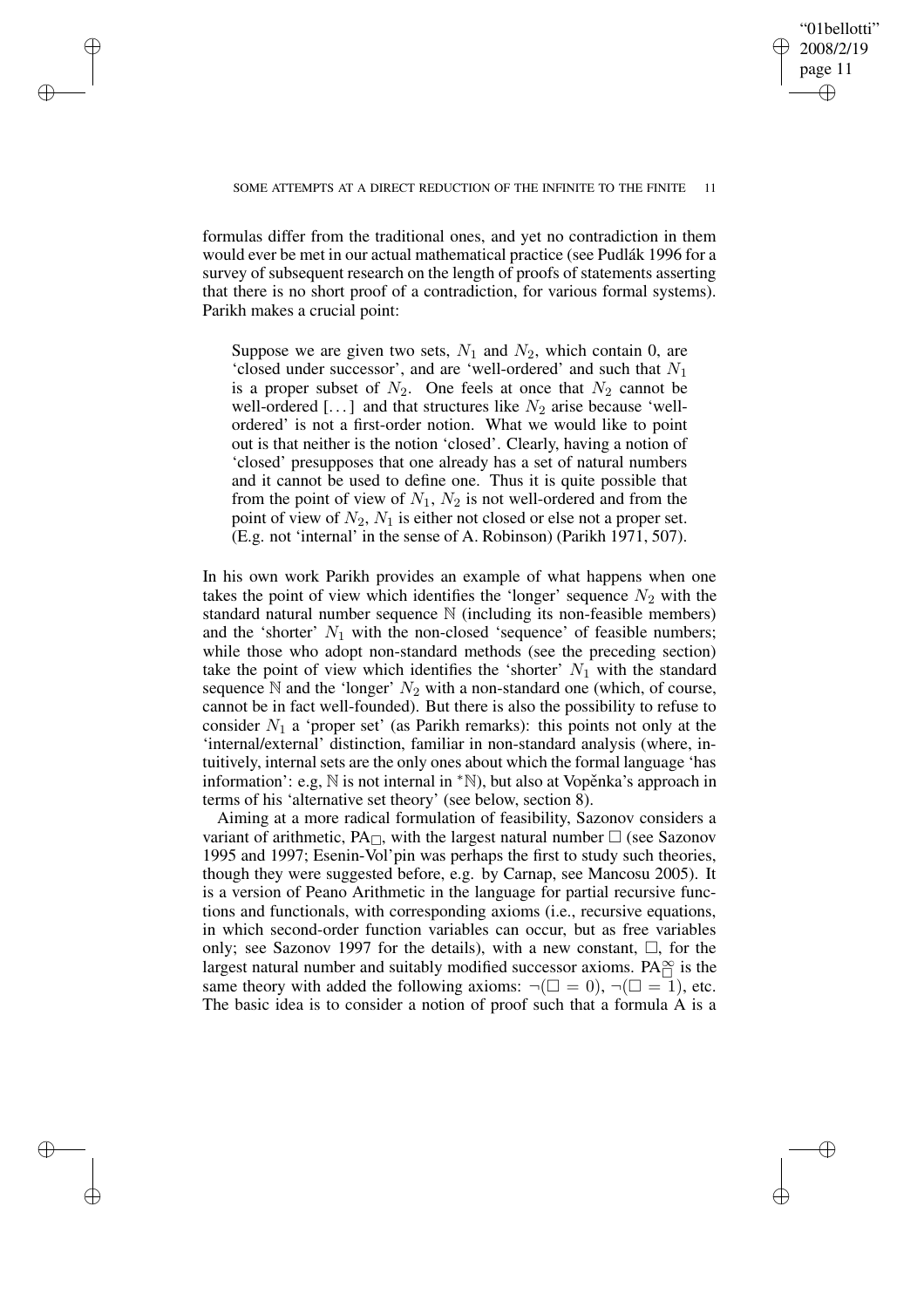# "01bellotti" 2008/2/19 page 12 ✐ ✐

✐

✐

#### 12 LUCA BELLOTTI

theorem if and only if there is a *normal* classical natural deduction proof of A (i.e., intuitively, a proof without 'vicious circles' in the occurrences of introduction and elimination rules) such that each occurrence of any term in the proof has only a feasible number of symbols (in an intuitive sense of  $\frac{1}{2}$  is consistent that can be made precise, see below). Even PA $\frac{1}{\Box}$  is consistent with respect to this notion of proof, since any normal proof of  $\overline{a}$  contradiction in it needs the occurrence of a term which cannot be physically inscribed or stored, simply because it is too long. In Sazonov's own words:

 $PA<sub>~</sub>$  is actually a  $\Box$ -bounded arithmetic of  $\Box$ -recursive, or equivalently polynomial time computable global functions (relative to some second-order parameters) over the segment  $U_{\Box} = \{0, 1, \cdots, \}$  $\Box - 1, \Box$  with  $\Box$  any indefinite, formally finite and possibly nonstandard natural number [...]. We may take  $\Box$  as some 'non-feasible' and 'concrete' (from the point of view of classical or intuitionistic mathematics) natural number, say  $\square = 2^{1000}$  [...]. In some non-traditional, though very natural sense, this axiom is consistent even with  $PA^{\infty}_{\square}$ , if we assume that all (formulas in) formal proofs should be 'physically' written on a sheet of paper or in a computer memory. We can even imagine very informally a (second-order) model  $U_{\square}$  for the resulting theory, even though no universe for ZF has such a model as a legal object (Sazonov 1997, 100).

Here Sazonov refers to polynomial time computability over  $U_{\Box}$  (see ibid. for the details). In this connection, it is right to recall an important historical fact: in the last few decades, the main interpretations of the very notion of feasibility have been given precisely in terms of computational complexity (polynomial-time computability, etc.) and corresponding formal systems (see Buss 1986).

The theories of Parikh and Sazonov could give examples of a possible foundation of the infinite upon the large finite (they deal with arithmetic and not with ZF, but they open the way to a possible 'finitization' of the infinite), but the price we have to pay is very high: one has to change the very notion of proof. One could maintain that nevertheless the *logic* — *stricto sensu* — is not changed, since both syntactically and semantically the formal systems considered remain classical; but this is a delicate matter, since in the end we do have inconsistent systems, in which disaster is prevented simply by considering suitably short proofs (instead of making other, more 'logical' prohibitions). In any case, if we interpret 'finite' as 'obtained in a feasible number of steps' and 'infinite' as 'obtained in a non-feasible number of steps' (though in fact finite), we are back to the case of proofs of bounded length (with fixed bound  $n$ ), in which we simply apply the rules of formation

✐

✐

✐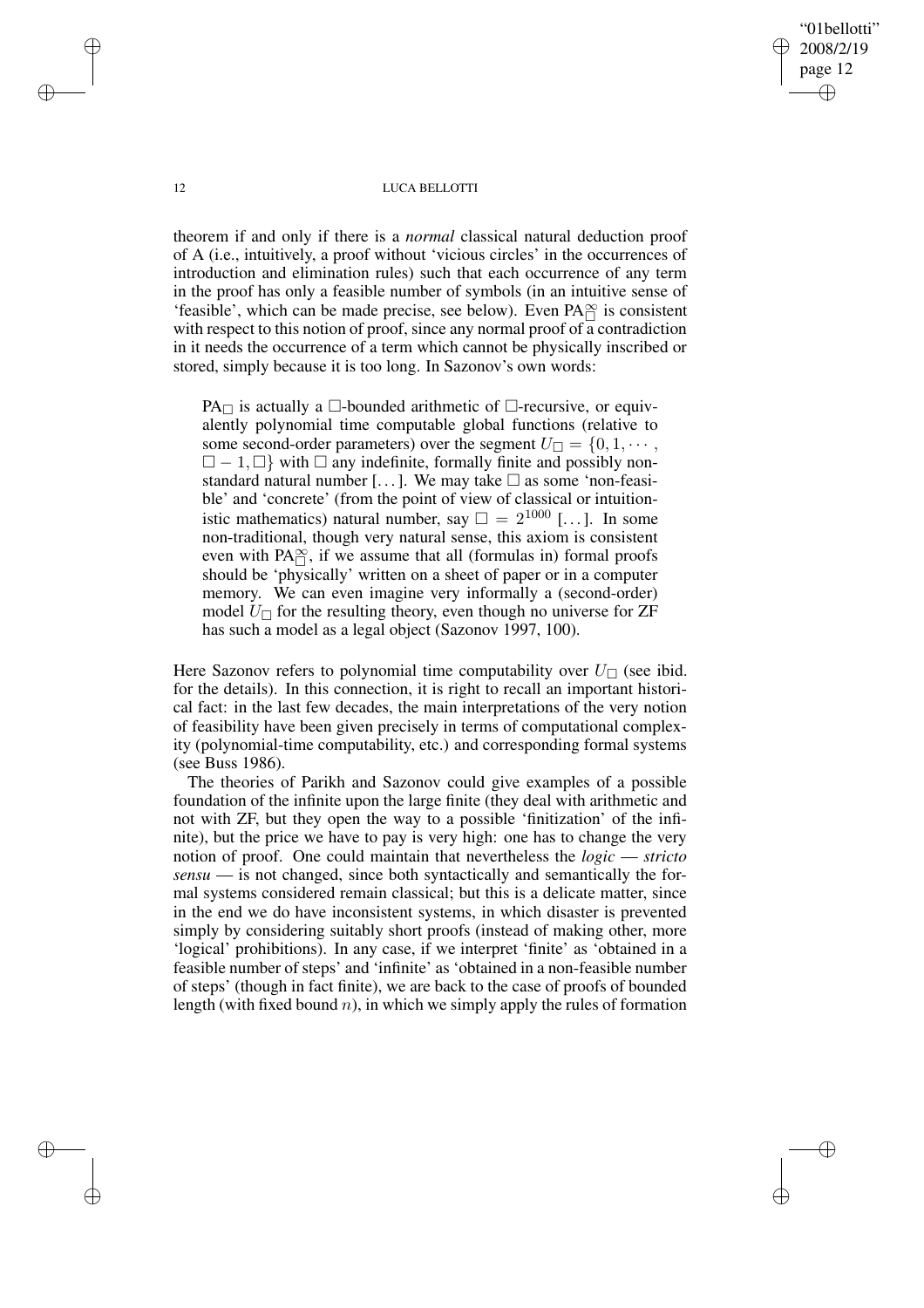✐

#### SOME ATTEMPTS AT A DIRECT REDUCTION OF THE INFINITE TO THE FINITE

✐

✐

✐

✐

and deduction only feasibly many times. This seems the only reasonable reductionist interpretation in terms of feasibility. Perhaps one will also need a somehow 'layered' notion of feasibility (see, e.g., Dragalin 1985), if one wants to represent in the finite all the objects dealt with in feasible ZF proofs. E.g., one has to accommodate various 'feasible' principles of construction of infinite cardinals currently available in ZF, and it is not at all obvious how to 'mimic' them in the finite, without too much distortion and without allowing disastrous shortenings in the proofs of contradictions (we have to take into account the enormous strength of the replacement axiom in this context — while the case without replacement seems more tractable at first sight, in spite of other well-known difficulties; however, to my knowledge, there is nothing on this topic in the literature). On the other hand, apparently no indefinite growth is needed: any imaginable iteration is bounded, and I do not see any compelling reason why one could not restrict oneself to a finite number of well-behaved rules of construction to be iterated, since (by hypothesis) one is content with modeling objects *feasibly* obtainable in ZF.

In any case, it seems that the notions of feasibility employed so far are not 'new' enough to permit a real foundation of the infinite on the large finite (a similar remark was made by Ehrenfeucht and Kreisel (1967) on Esenin-Vol'pin's alleged consistency proof). We have so far no really irreducible notion of feasibility, a notion whose properties are so 'strange' that we can hope to construct a structure defined by means of it in which *all* theorems of ZF hold, not only the feasibly provable ones. On the other hand (as Sazonov remarks), a notion of feasibility (once properly mathematized *without* reducing it to polynomial-time computability etc.) could be unfamiliar enough to be relevant in the future (in a way that we do not imagine at present) for the 'P vs. NP' question and other problems in complexity theory.

Another model of feasibility was proposed, independently of Parikh, by Engeler (1981, written in 1971), in order to give a reasonable formulation of strict finitism in 'algorithmic' terms, and also to explain, among other things, 'why, and in what fashion, finite minds can perceive infinite totalities' (Engeler 1981, 347). Engeler considers flowchart programs which generate hereditarily finite sets and verify their properties, with the crucial restriction that, given a program P, we consider only programs  $P^i$ , i an integer, in which each loop cannot be run through more than  $i$  times; in this sense Engeler speaks of 'the  $i$ -th mathematician'. A sentence is strict finitistically true if and only if for all sufficiently large  $i$  the  $i$ -th mathematician accepts the sentence, where acceptance is defined inductively in a reasonable way (see ibid. for the details) taking into account the limitations imposed on the programs  $P^i$  (e.g., a universally quantified formula is accepted if after i loops of the program composed of a generating program followed by a test program for the relevant subformula, all the tests, limited in number, have given positive results). The case in which we are interested is of course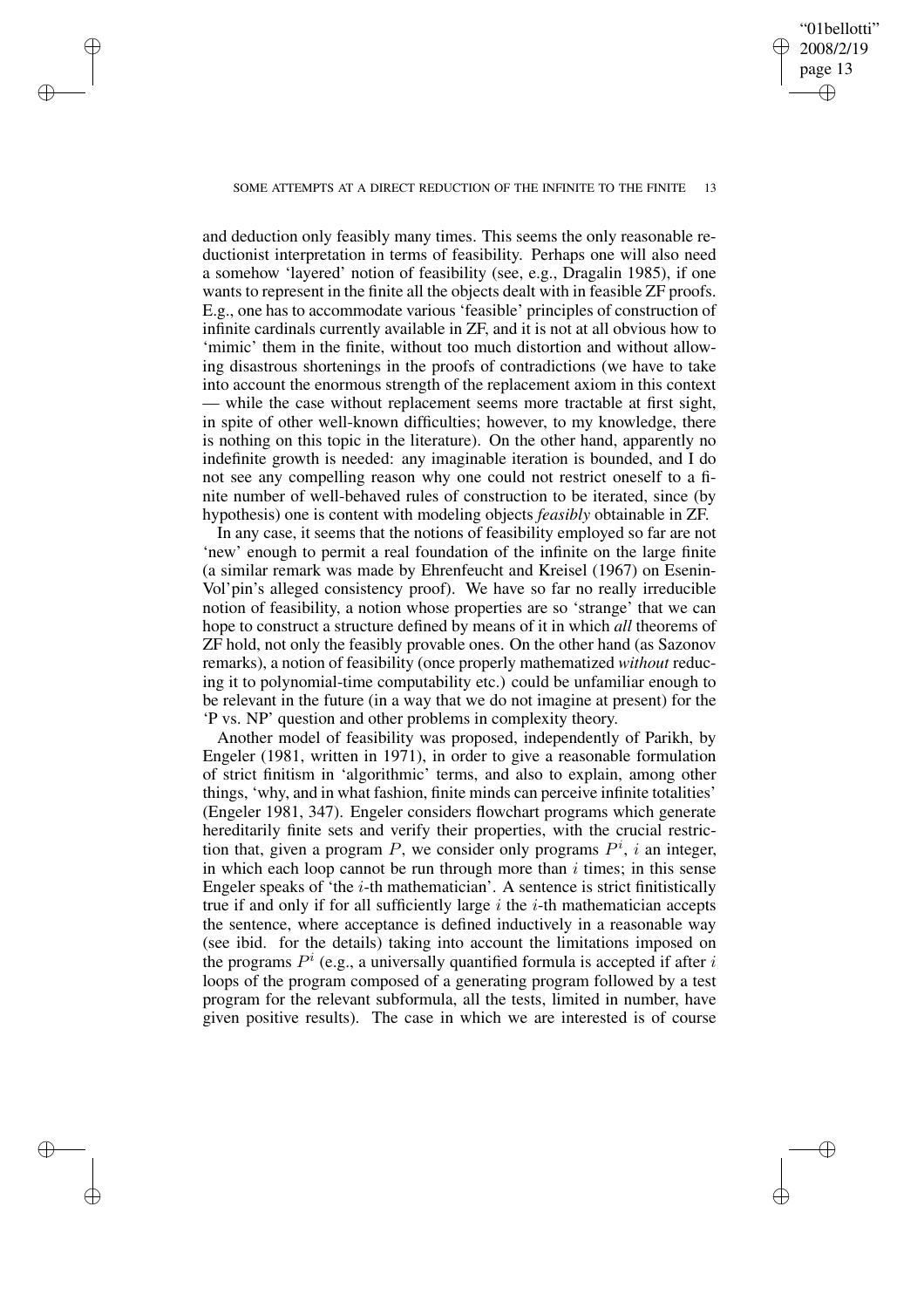"01bellotti" 2008/2/19 page 14 ✐ ✐

✐

✐

14 LUCA BELLOTTI

the one of the axiom of infinity. The basic idea is simple: since the  $i$ -th mathematician cannot repeat her tests more than  $i$  times, we can simply let her accept the 'infinity' of each suitably generated set of at least *i* elements. Note that the sentence (the conjunction) asserting that there is an infinite set (according to the usual ZF definition) and that no set is infinite (in the same sense), though having classically the form of a contradiction, belongs to the set of strict finitistically true sentences (thus intuitionistic logic is too strong for them, and Engeler concludes that his system is not relevant for the foundations of mathematics but only as a theory of feasibility in computer science). This formulation is interesting for its straightforward algorithmic character, though apparently it does not add anything conceptually new to the usual interpretations of strict finitism in terms of feasibility (recall, however, that Engeler originally formulated his proposal at the same time and independently of Parikh's work).

# 5. *Intermezzo: Gödel-Bernays exchange on feasibility and the work of Esenin-Vol'pin*

We find a brief but very interesting exchange on the work of Esenin-Vol'pin in Gödel's correspondence with Bernays in the years 1962–1963 (Gödel 2003, 204–233; see also Feferman's introduction, ibid., 57–59). I shall simply report this exchange here in its entirety, without detailed commentary, only to show the reactions of these eminent logicians in front of the first attempts which were made to develop the ideas we are discussing.

First, Gödel shows a skeptical attitude:

As to Vol'pin's idea, I would very much like to see some, even just halfway plausible axioms about the concept of 'accessible number' [= feasible number] which imply the consistency at least of analysis. Are you aware of any such thing? It would also be really surprising if one could base mathematics (including number theory) on the insight that the concept of natural number is nonsensical (Gödel 2003, 209).

Bernays' reply is more charitable to Esenin-Vol'pin, but points at a crucial difficulty:

In the applications of these considerations [the ones involved in Henkin's completeness proof] to set theory it is evident how far removed one remains from the characterization of an 'absolute'. The Skolem paradox asserts itself fully. This circumstance probably also

✐

✐

✐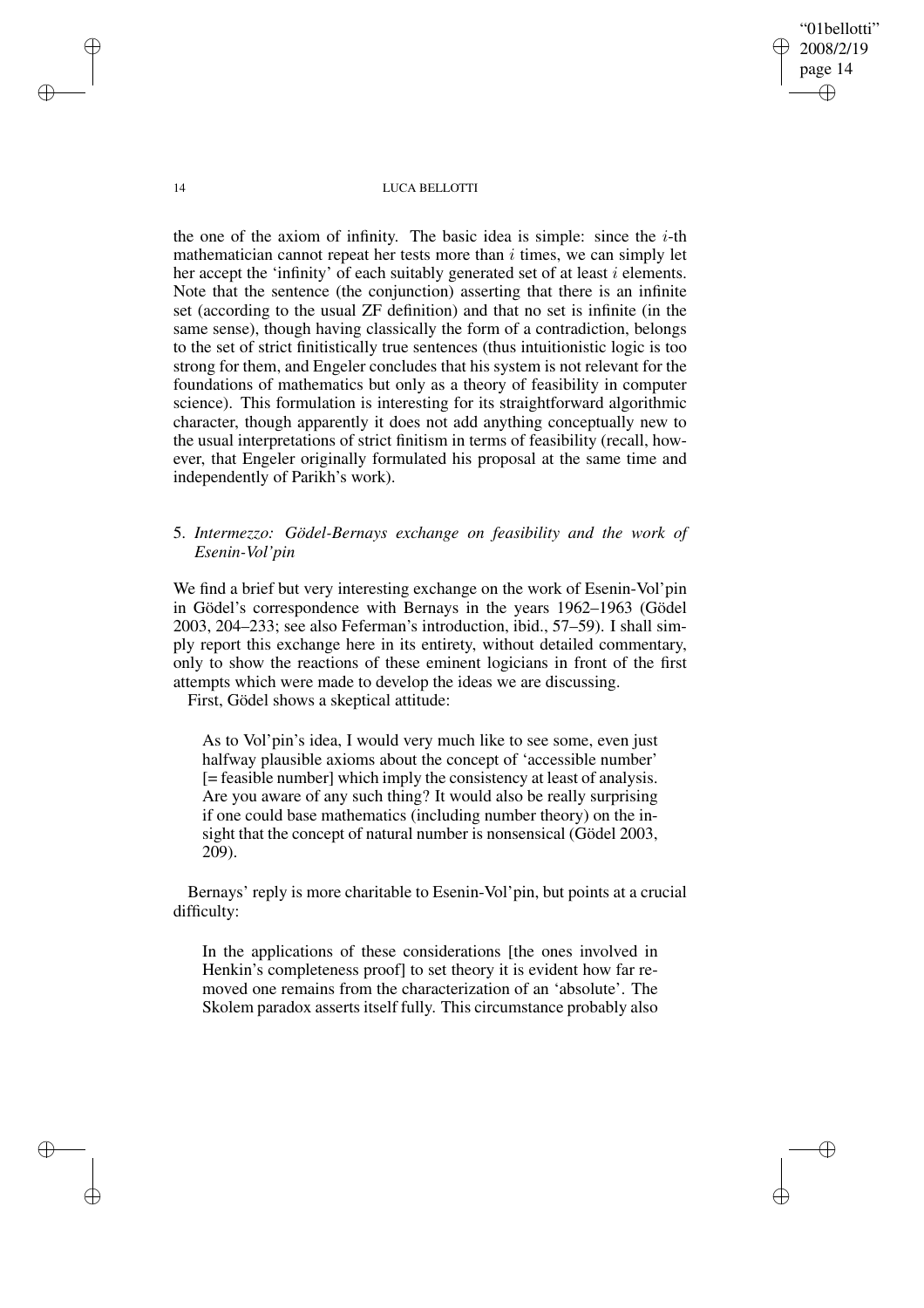#### SOME ATTEMPTS AT A DIRECT REDUCTION OF THE INFINITE TO THE FINITE 15

✐

✐

✐

✐

"01bellotti" 2008/2/19 page 15

✐

✐

✐

✐

brought Esenin-Vol'pin to his thoughts on sharpening the constructive standpoint. If it is possible — the thinking may have proceeded — to eliminate the impropriety in the axiomatic treatment of high infinities from proof-theoretic considerations, shouldn't it then also be possible to avoid the number-theoretic infinity in proof-theory? Here one need not at all have the view that 'the concept of natural number is nonsensical', any more than the proof-theorist needs to reject the concept of the uncountable as nonsensical. The foundational problem, however, is this: every way of making deduction precise apparently introduces already the number-theoretic infinity. Vol'pin account does not show, so far as I see, how this difficulty can be overcome. He introduces the postulate *Trad* (p. 205 [of Esenin-Vol'pin 1961]), which demands the existence of a 'natural sequence'  $\hat{N}$  with the property that the operation  $2^n$  is everywhere defined in this sequence, and this presupposition is used, if I understand correctly, in the sense that if n belongs to N, then  $2^n$  also belongs to  $N$  (cf. p. 206, lines 23-24 [ibid.]). The difficulty that lies therein Vol'pin has of course also noted. Thus on p. 221 [ibid.] he says that the ultra-intuitionistic program requires above all the justification of the postulate *Trad*. It seems to me, though, that the same difficulty exists already in the requirement of the existence of the successor for each element of a 'natural sequence' (cf. p. 203, chapter [in the German original *Absatz* = paragraph] 3 [ibid.]). A kind of unsharpness, analogous to the Brouwerian unsharpness with respect to tertium non datur, would probably have to be introduced. It is hard to see how that is to be carried out theoretically, even though in actual fact such unsharpness exists when differentiating concrete sequences (e.g., those of acoustically perceptible degrees) (Ibid., 213–215).

Note that the (impossible) elimination of the number-theoretic infinite from proof theory is just the idea underlying subsequent work on pseudo-models of derivations (see below, section 6). Moreover, Bernays realizes that Esenin-Vol'pin's view per se neither presupposes nor implies the idea that the notion of natural number is nonsensical. Finally, Bernays acutely perceives the connection between the notion of feasibility and Sorites-like phenomena (this point was developed and discussed by Dummett, see above, section 3; it is also, independently, the key feature of Vopěnka's approach, see below, section 8), and the apparently overwhelming difficulties in making sense of the involved 'unsharpness'.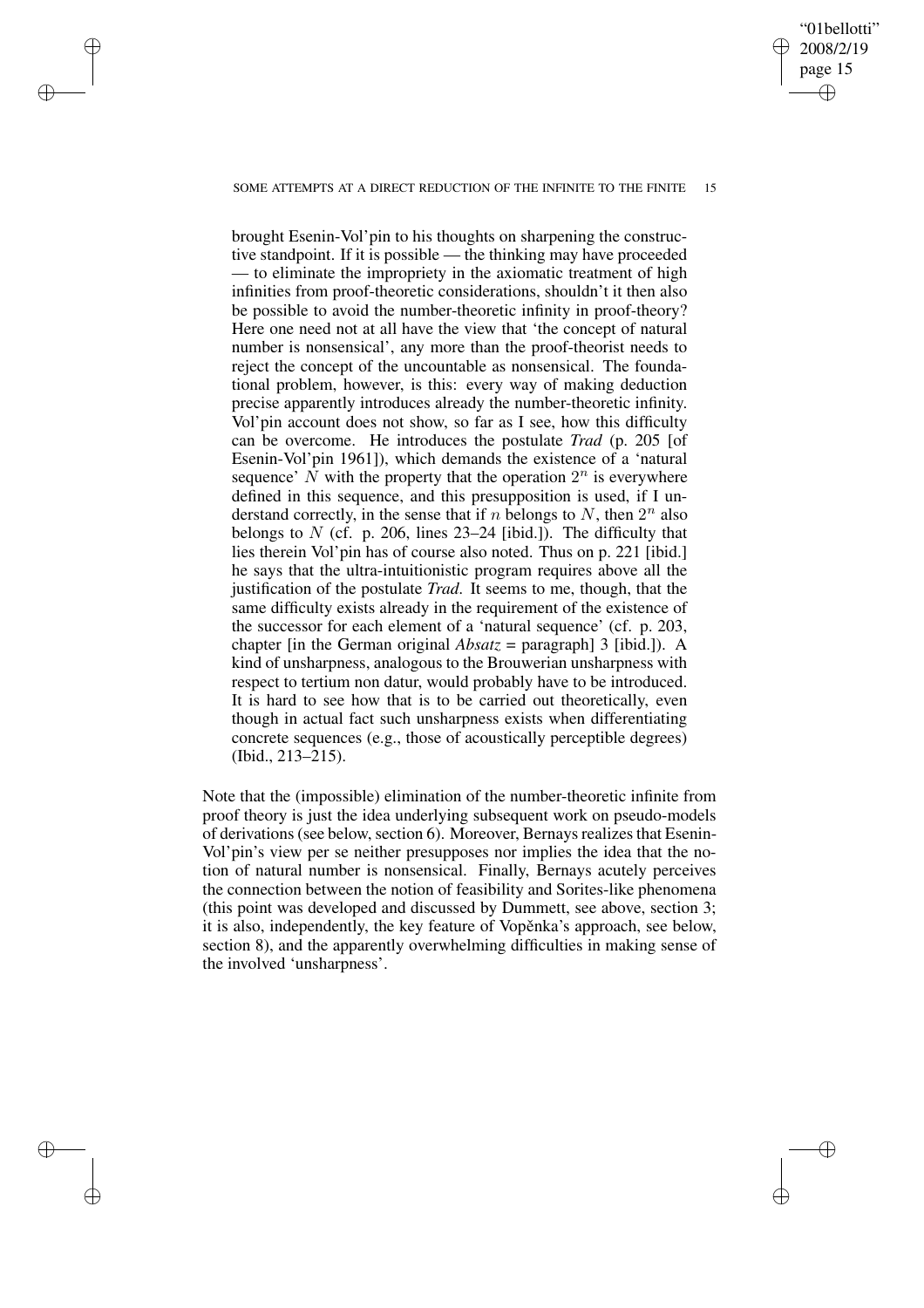# "01bellotti" 2008/2/19 page 16 ✐ ✐

✐

✐

#### 16 LUCA BELLOTTI

Gödel replies underscoring the differences of ultra-finitism with respect to ordinary finitism (whereas Bernays had noticed the similarities):

The relation of Vol'pin to classical mathematics seems to me to be quite different from [the relation] of finitism to it. For Vol'pin assumes axioms about the concept 'accessible' that according to classical mathematics are false for every (even imprecise) concept, unless one gives up the concept of truth and speaks only of degrees of truth. But that seems to me incompatible with Vol'pin's idea of a consistency proof for classical mathematics [. . .]. P.S. With regard to the fact that for the consistency proof [of classical mathematics — G.'s footnote] Vol'pin nonetheless wants to use his axioms about accessibility only in connection with number theory (or combinatorics), I hold the following to be highly probable: if one somehow weakens the meaning of his axioms (e.g., also in the way you indicated) so that they become compatible with classical mathematics, then the existence of such a concept of accessibility (or its consistency with number theory) becomes provable in classical mathematics, which makes a consistency proof for it [viz., classical mathematics] impossible (Ibid., 223).

Here Gödel initially points at the radical 'strangeness' of the notion of feasibility with respect to the classical setting, and envisages (without endorsing it) a way out in terms of a non-traditional, 'graduated' notion of truth (which reminds us of Ehrenfeucht's nonclassical \*semantics, see below, section 7). Then he makes a decisive point, which was (independently) also made by Kreisel (see above): a *tame* concept of feasibility might well be consistent with classical mathematics, but then it becomes too weak and completely useless for the original purpose.

Bernays concludes the exchange with a balanced remark, denying that Esenin-Vol'pin's assumptions are contradictory with respect to classical mathematics (they are only very restrictive — the proposal is a radical sharpening of the constructive viewpoint), remarking that the goal is a proof of '*almost* consistency' or 'feasible consistency' (see above), not of consistency *tout court*, and stating as an open problem the possibility of such a proof, a question that opens the way to the mathematical work that Parikh would have done a few years later (see above). Bernays writes:

With respect to the investigations of Esenin-Vol'pin, you speak of the axioms that he assumes about the concept 'accessible' and that are false in the sense of classical mathematics. But in the version of his deliberations that is published in the Warsaw Congress volume

✐

✐

✐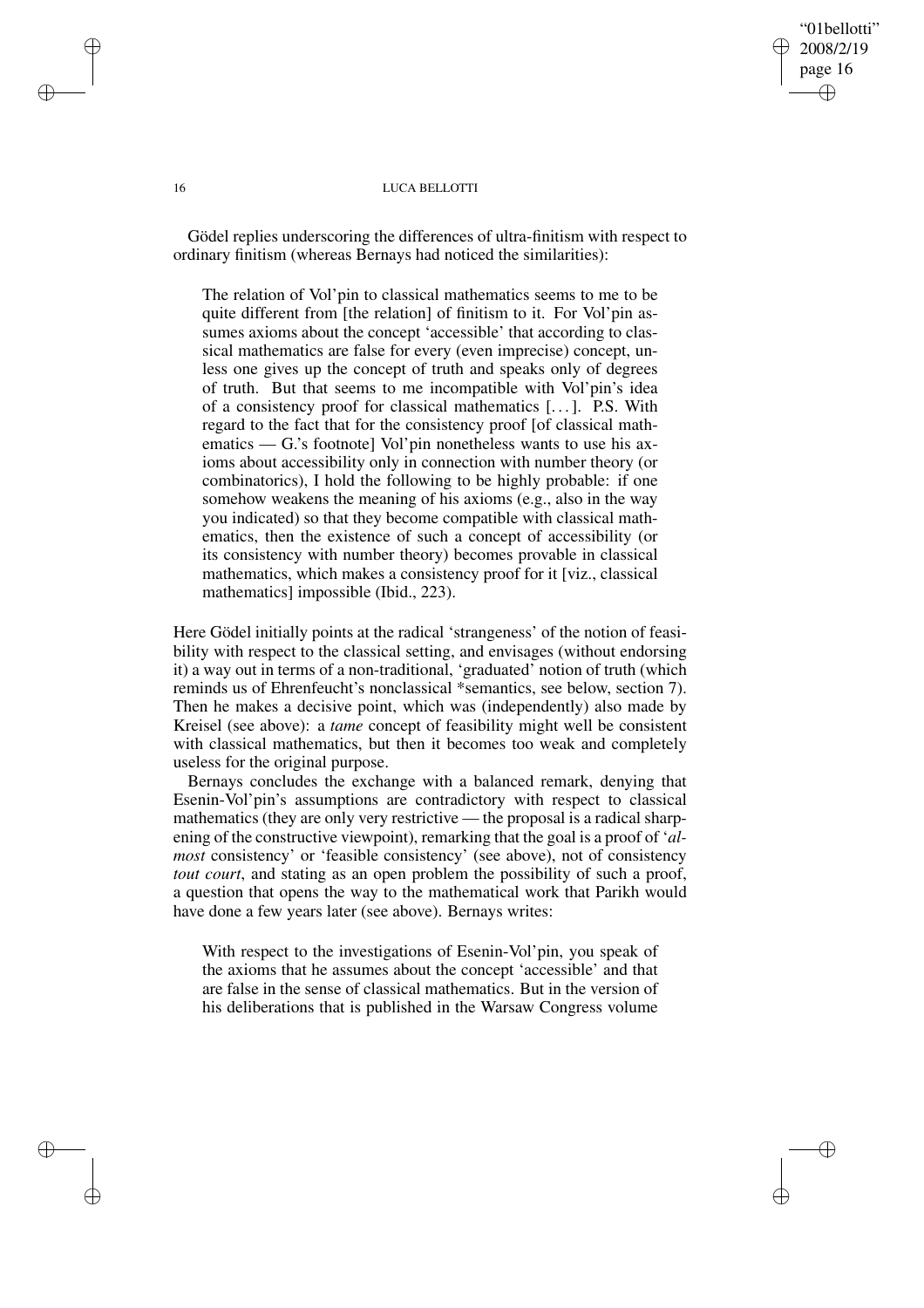#### SOME ATTEMPTS AT A DIRECT REDUCTION OF THE INFINITE TO THE FINITE 17

"01bellotti" 2008/2/19 page 17

✐

✐

✐

✐

[Esenin-Vol'pin 1961] I find no axioms at all that directly contradict classical mathematics; rather, only the rejection of many familiar assumptions of classical mathematics. Furthermore, there is a distinction from the usual proof-theoretic consideration, that it is not *consistency* per se that is to be proved, but only this: that a contradiction can only arise with a proof of a certain minimal length, which then no longer is viewed as a concrete one. Whether a consistency proof in this weakened sense is also excluded by your underivability theorem I have not yet pondered sufficiently (Ibid., 231).

# 6. *Pseudo-models of derivations*

✐

✐

✐

✐

We could also try to reconstruct Esenin-Vol'pin's idea by considering pseudomodels of derivations (Ehrenfeucht-Kreisel 1967), rather than the classical models of sets of formulas (with all their infinitely many logical consequences, or the infinitely many derivations from them). The idea is, as usual, to interpret terms defining infinite sets by means of large hereditarily finite sets. Given a certain derivation, its pseudo-model is required to 'pseudosatisfy' only the formulas which actually occur in the derivation (as opposed to satisfying all the logical consequences of the formulas). There is an analogy (the extent of which is not clear) with Hilbert's  $\varepsilon$ -substitution method (Hilbert-Bernays 1939). Let us imagine to give a formulation of set theory in the  $\varepsilon$ -calculus, so that we have only propositional combinations of atomic formulas of the form  $t = t'$  or  $t \in t'$ , where t and t' are  $\varepsilon$ -terms. Now, we can well have in any case an assignment of hereditarily finite sets to the terms occurring in any given derivation, in such a way that all formulas in the derivation come out true after evaluating atomic formulas. We simply replace distinct terms with distinct variables, take the conjunction of all the formulas occurring in the derivation, and consider the existential closure of that conjunction: by construction, it will be true in the universe of sets, and since any purely existential formula in the language of set theory which is true in a well-founded model is already satisfied by hereditarily finite sets, we can simply find by trial and error the required hereditarily finite sets, and obtain the pseudo-model we were looking for. The problem, in view of the envisaged reduction of the infinite, is not the existence of these pseudomodels, but the fact that it is not clear what is needed to prove their existence: Esenin-Vol'pin appeals to feasibility, but all the axioms on this notion which can be extracted from his informal treatment give, according to Ehrenfeucht and Kreisel (see ibid.), only conservative extensions of elementary arithmetic, and therefore are certainly insufficient for a consistency proof for ZF; we would need much stronger principles on the notion. If, on the other hand,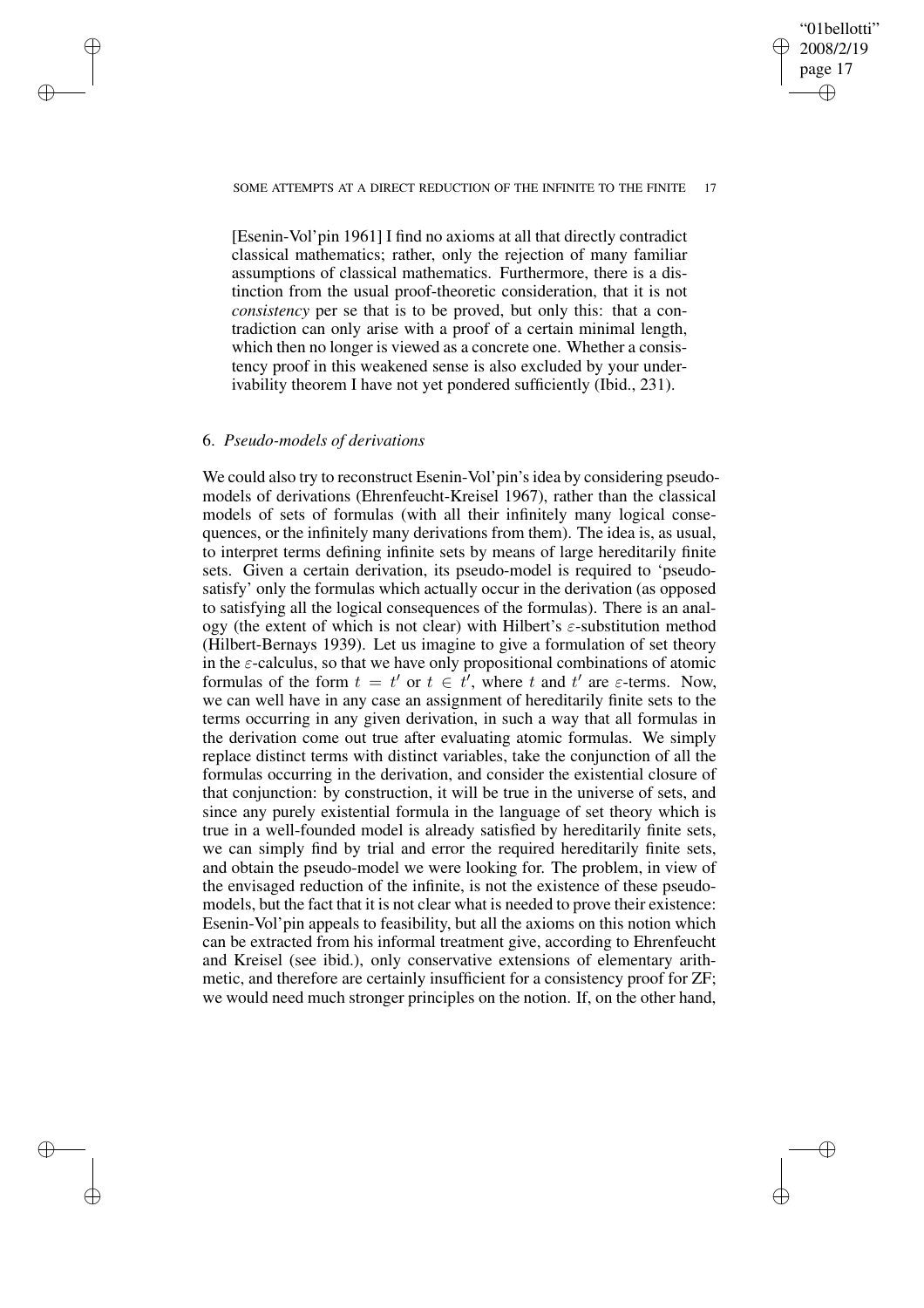"01bellotti" 2008/2/19 page 18 ✐ ✐

✐

✐

#### 18 LUCA BELLOTTI

we are satisfied with pseudo-modeling single derivations, then we succeed, but we give up the original quest for a real consistency proof.

A reconstruction of Esenin-Vol'pin's consistency proof in terms of pseudomodels of derivations was also given by Gandy (1982), in the following way. We take a concrete proof in ZF, and we assign to the bound variables in the proof finite (term) domains, by finding suitable witnesses, so that all steps in the proof come out true. We have a finite ordinal, W, to which all the designata of those witnesses which are *number* terms can be assumed to belong, so that it is sufficient to take a finite ordinal larger than all the elements of W as the designatum of the witness of the axiom of infinity (this finite ordinal will act as the substitute of  $\omega$ ), and hence suitable hereditarily finite sets as designata of witnesses in general. In this way, by assigning hereditarily finite sets as ranges to the bound variables, each step in the proof turns out to be true. But this procedure involves, in general, non-feasible computations.

What Esenin-Vol'pin does is to introduce a notion ('F') of feasible number (and feasible hereditarily finite set). The idea is that the members of W will all be feasible, while  $\omega$  will be represented by some non-feasible set. The feasibility of the members of W is to be secured by postulating that W (although finite) is closed under various functions (which will cover the relevant operations of witness formation). The plausibility of such postulates of feasibility is illustrated by an example: there were less than  $10^{10}$  heartbeats in my childhood, but every heartbeat in my childhood was followed by another heartbeat in my childhood (Gandy 1982, 140).

Note that the latter example (originally given by Esenin-Vol'pin 1961 and discussed, e.g., by Dummett 1975, 313–317) is a classical one in the debates on strict finitism: it shows the possible connections between issues arising in these debates and those concerning *vagueness*. Is it *really* true that every heartbeat in my childhood was followed by another heartbeat in my childhood? Compare this example, on the one hand, with the case of birthdays in place of heartbeats, and on the other, with the case of shades of color — and, finally, why should all this be *mathematically* relevant?

However, Gandy's point is that if we simply take Esenin-Vol'pin's idea at face value, we would need a notion of feasible number closed at least under all the computable functions which are provably computable in ZF in a *feasible* number of steps, and this reference to feasible provability in ZF would introduce a possible vicious circularity. So, it is not immediately clear how to delimit the notion of feasibility in this approach. In general, the point is that the collection of 'concretely definable' numbers is an essentially *open* totality, somewhat similar (in this respect) to Cantor's 'absolute' (but one is

✐

✐

✐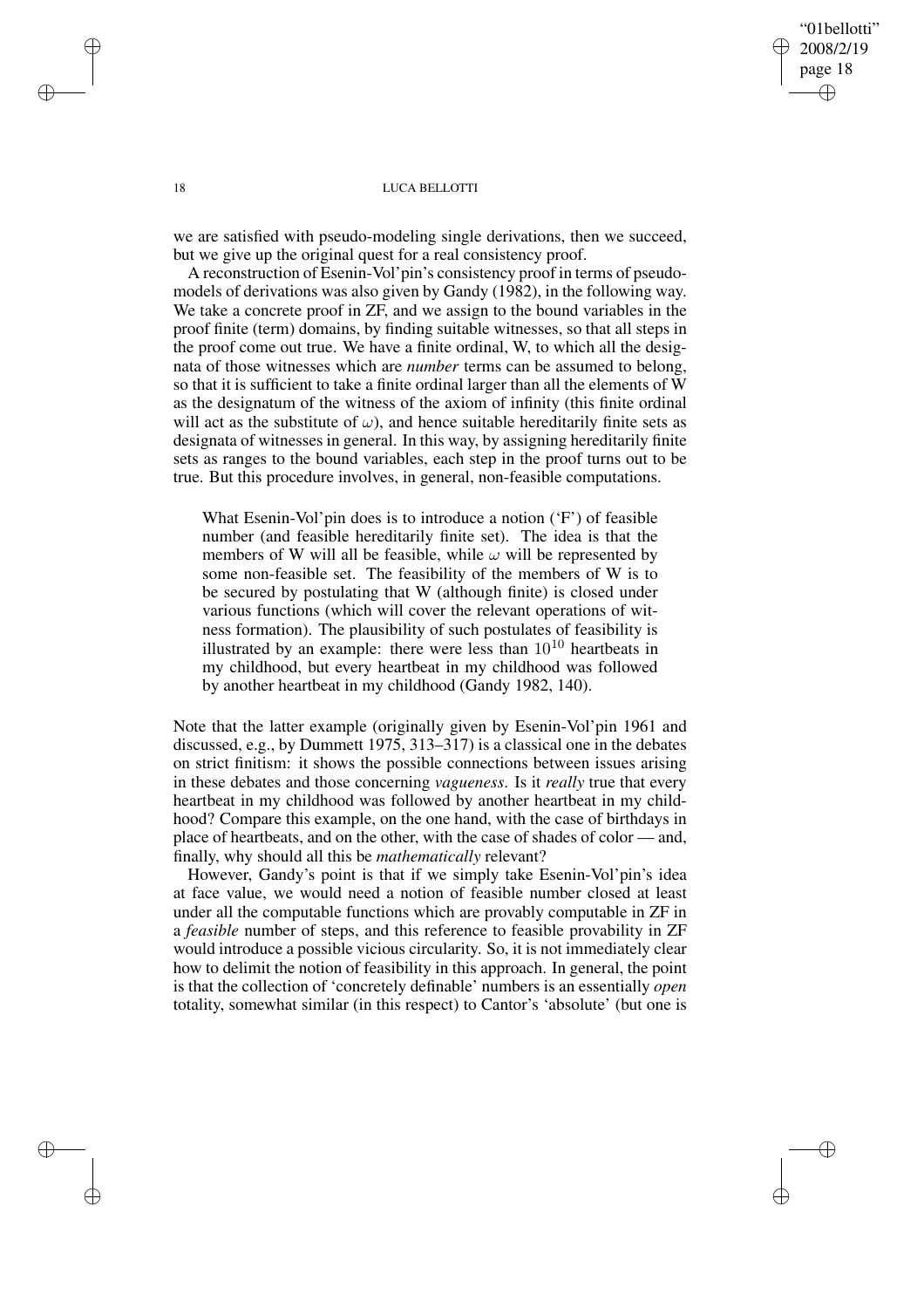✐

✐

✐

✐

✐

reminded also of Brouwer's theory of the creative subject), since it contains 'numbers which will one day be given as yet quite unforeseeable concrete descriptions' (Gandy 1982, 134). However, Gandy concludes: 'the claim is that the highly elaborate theory of concrete mathematical activity which Esenin-Vol'pin has developed is both plausible and sufficiently powerful to prove the concrete (or feasible) consistency of ZF' (ibid.), thus having a chance to carry out one of the 'programs' based on feasibility hypothesized by Kreisel (see above, section 4), against Kreisel's own opinion.

The idea of pseudo-models of derivations was further developed by Isles in his work (see, e.g., Isles 1992; we are not interested here in the skeptical aims of his arguments against a univocal notion of natural number, but only in the positive side of his program; see also Cardone 1995). We build up non-traditional models, which must satisfy only the occurrences of formulas in a certain single derivation, disregarding their logical consequences. The interpretation of a formula depends even on its position in the derivation (this idea can perhaps be traced back to the medieval logician John Buridan), and we allow the assignment of suitable different ranges to the variables occurring there, in order to preserve consistency. If this is done in a suitable way, we can obtain in this non-traditional semantics finite pseudo-models for any set-theoretic theorem. But it seems that this cannot provide any reduction of infinity to finiteness, since in this way in fact we model (in a non-traditional sense) finite objects (the set of occurrences of formulas in a derivation) in finite (pseudo) structures, deliberately overlooking the potential infinity of consequences (both syntactic and semantical) 'implicitly contained' in a single formula, and so its full meaning (just think of the infinity axiom of ZF). If we want the generality required for a real relative consistency proof for ZF, we would need a universal construction of pseudomodels, which could be applied uniformly to all derivations, and this poses the problem of the irreducibility of these constructions to a single pattern, unless we have a theory stronger than ZF, which is just what one wants to avoid in this setting.

The latter problem can be illustrated with a simple example in an utterly classical context. Consider the following argument: (1) ZF proves the consistency of any finite subtheory of  $ZF$ ; (2)  $ZF$  proves the compactness theorem for first-order theories; (3) hence, ZF proves its own consistency, and thus ZF is inconsistent. Of course, this is incorrect. And, of course, the point is to evaluate the exact meaning of (1). What cannot be done within ZF is to realize that in fact we have a uniform procedure to prove, given a finite subtheory of ZF, the consistency of that subtheory (by means of the local reflection principle). Given a specific subtheory, we can apply our procedure inside ZF; but we can realize the universal applicability of that procedure only outside ZF.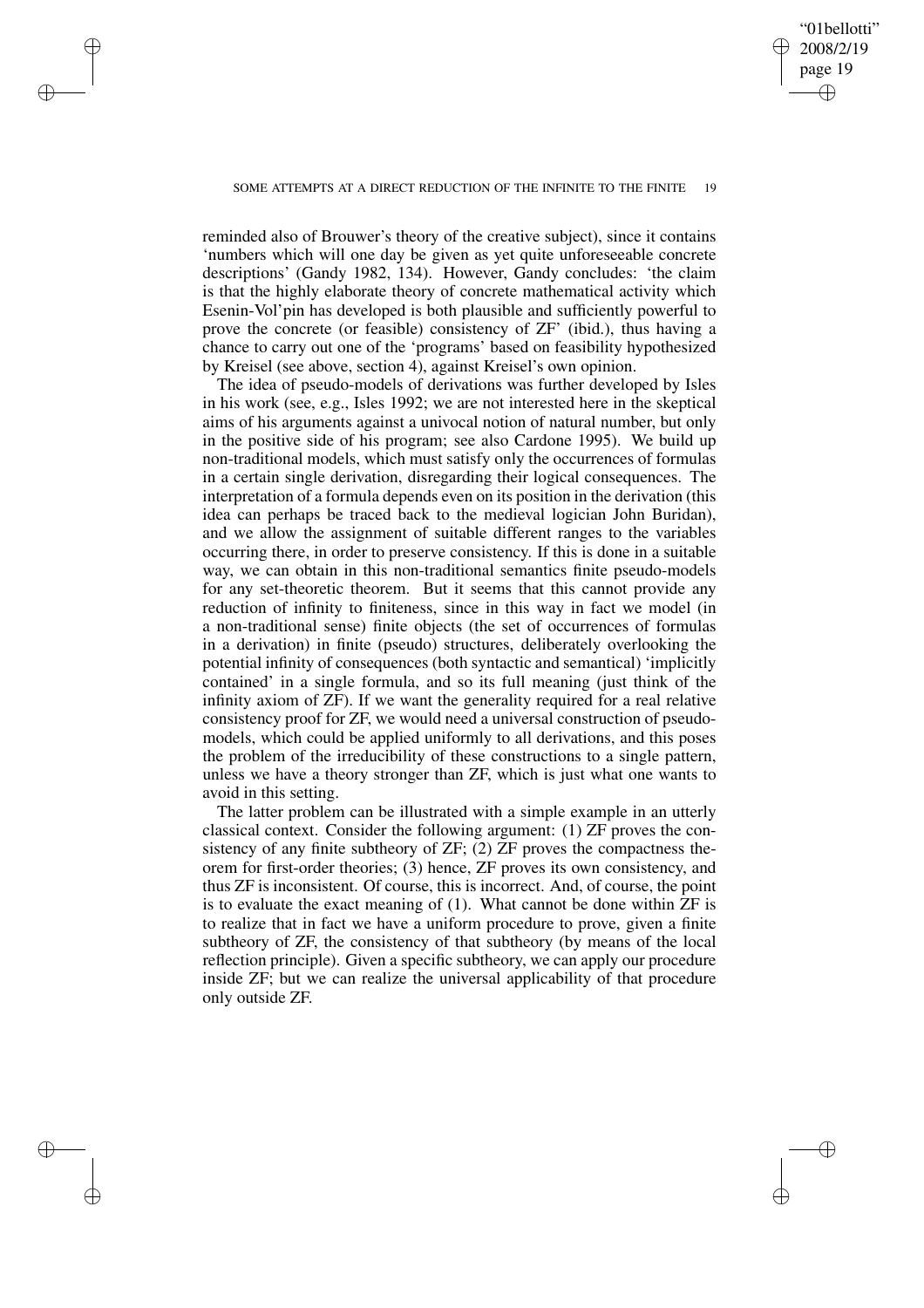#### 20 LUCA BELLOTTI

"01bellotti" 2008/2/19 page 20

✐

✐

✐

✐

## 7. *Ehrenfeucht \*models*

A very interesting proposal, explicitly traced back to Esenin-Vol'pin by its author, is the one which was originally given by Ehrenfeucht with his \*models (Ehrenfeucht 1974), and then generalized by Parikh and others (see, e.g., Parikh 1999 and the references there). I shall give only a basic example. Consider the following set of structures:  $R^* = \{R_1, R_2, R_3\}$ . The domain of every  $R_i$  is  $\{0, 1, 2, 3\}$ , we have in each  $R_i$  identity, a designated element 0, and a single binary relation, whose graph is (respectively) the following: in  $R_1$  the graph of the only relation is  $\{(0, 1), (1, 2), (2, 3)\}\$ , in  $R_2$  it is  $\{(0,3), (3,1), (1,2)\}\$  and in  $R_3$  it is  $\{(0,2), (2,3), (3,1)\}\$ . Given a suitable definition of \*truth (obviously unorthodox; see below), we have that in  $R^*$  the following sentences are simultaneously \*true: 'every element has a successor', 'successor and predecessor are unique', 'there is exactly one element without predecessors', and 'there are exactly four elements'. Moreover, it can be proved that if S is a finite, (classically) consistent set of sentences, then S has a finite \*model. The notion of \*truth can be explained as follows (see Ehrenfeucht 1974 for the details). \*Truth is defined in each case with respect to a set of structures,  $R^*$ , which is called a \*structure.  $R^*$ must have suitable properties: the structures in  $R^*$  have common domain; they have certain designated elements (the same number in each); they are isomorphic, but the isomorphisms are not required to preserve the designated elements; the structures must have the same designated elements; finally, the same relations must hold among the latter. The notion of \*truth is inductively defined, by means of assignments, in a substantially classical way, except for atomic formulas (an atomic formula is \*true in  $R^*$  if and only if it is true in at least one structure  $R$  in  $R^*$ ), and for the existential quantifier. This is the key point: an existential formula is \*true in  $R^*$  under an assignment v if and only if there is  $R_1$  in  $R^*$ , and an element e in the (common) domain of the structures in  $R^*$ , such that the relevant subformula is \*true in  $R_1^*$ , under the assignment  $v_1$  (which is exactly like v, but further assigns  $e$  to the quantified variable), where  $R_1^*$  is the \*structure whose elements are the structures in  $R^*$  which are isomorphic to  $R_1$  with an isomorphism which is the *identity* as far as the designated elements *and* the elements of the assignment  $v_1$  are concerned.

Where is the infinite in this setting? Is this a true reduction? Recall that this proposal is not aimed at 'modeling' the set-theoretic axiom of infinity — which is the object of essentially all the approaches examined here — but rather assertions that imply the existence of infinitely many (finite) objects. By the way, note that the fact that the other approaches need *arbitrarily large* finite objects in order to represent arbitrarily large infinite ones is a non-issue for the reductionist: it would be decidedly too much to ask for something more than a reduction of the essentially *open* multiplicity of infinite sets to

✐

✐

✐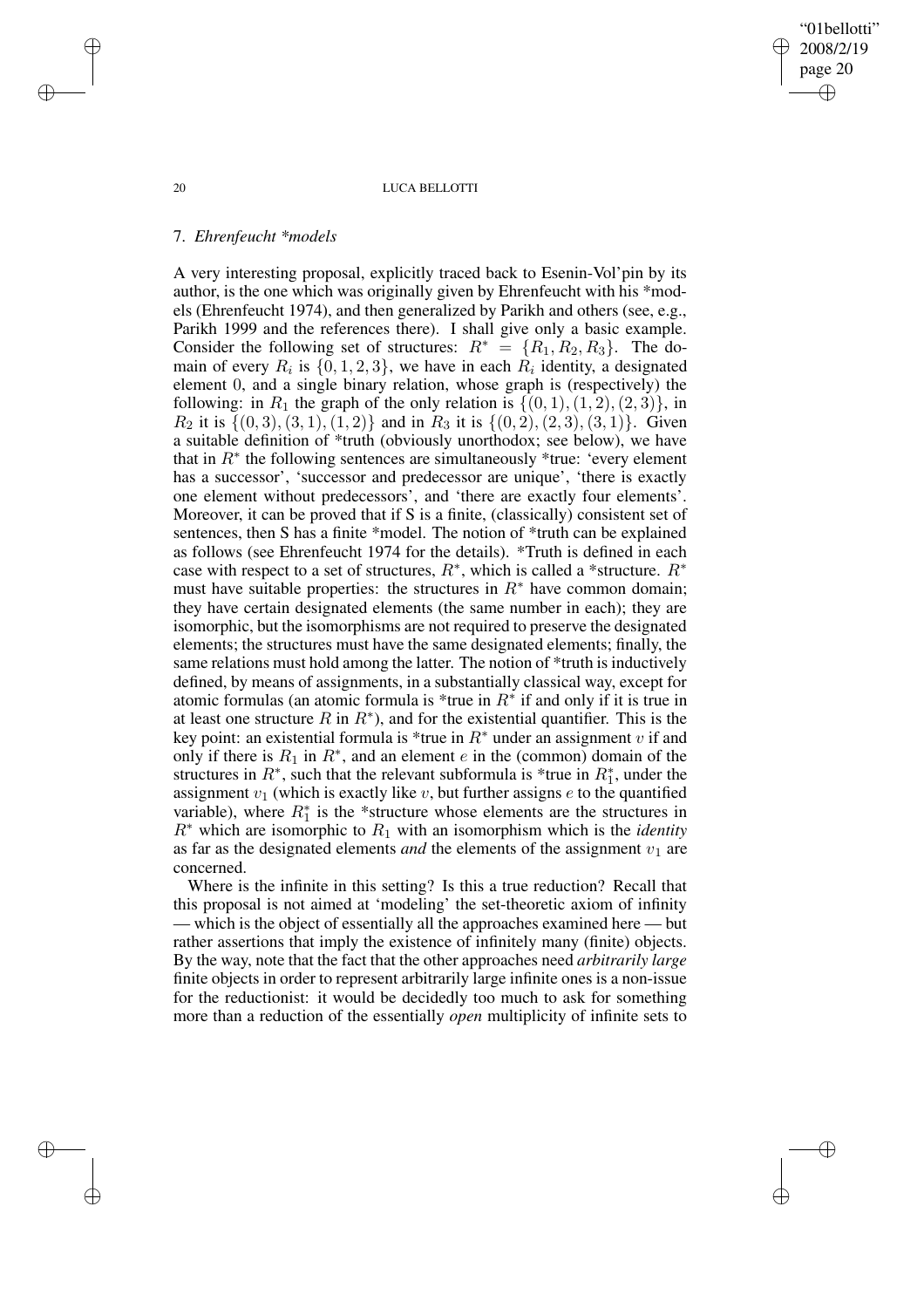✐

### SOME ATTEMPTS AT A DIRECT REDUCTION OF THE INFINITE TO THE FINITE

an analogously open multiplicity of finite ones. If we want to somehow 'mock' the set-theoretic infinities by means of finite objects, we should at least be allowed to use all the finite sets that we shall need (in the course of a process which cannot be imagined in advance), provided only we invent in any case suitable ways to describe them (recall Gandy's comparison above, between concretely definable numbers and members of Cantor's 'absolute').

Coming back to \*semantics, note that it is \*true that the \*structure \*satisfying the above propositions to the effect that there are infinitely many objects has *four* elements, so the semantics is highly unusual. E.g., in this semantics, when one verifies whether a certain sentence is true in a structure, the only elements which are really 'visible' during the verification are the designated elements. The two basic features of this proposal (explicitly recognized by its author) are the following: first, *non-iteration* — which reminds us of Sorites-like situations, in the sense that the trouble there arises from iteration of a locally innocuous step; secondly, *locality* — while there is a sense in which infinity is 'non-local': in this sense, the \*structure above reminds us of those two-dimensional representations of 'impossible' geometric solids which are only locally, but not globally, geometrically and perceptively coherent (as cohomological considerations show). We could emphasize a third, decisive feature: (partial) circularity in the graph of the basic relation, which points at non-well-foundedness, apparently the true 'way in' of infinity in this context.

## 8. *Other approaches*

✐

✐

✐

✐

I shall briefly consider a few other approaches, perhaps even farther removed from the ordinary setting than the preceding ones. First, let us explain the notion of local finiteness. A theory is *locally finite* if and only if every finite set of its theorems has a finite model (see Lavine 1994; the original results were obtained by Mycielski, see e.g. Mycielski 1986). It can be shown that for every consistent first order theory T there is a locally finite theory Fin(T) such that provability and consistency are preserved in a suitable translation from one theory to the other. Moreover, it can be shown that the consistency of any first-order theory T is equivalent to the local finiteness of a corresponding Fin(T). In the case of ZF, which is obviously not locally finite, the idea is to translate the axiom of infinity by axioms in which the quantifiers are relativized to an infinite sequence of finite domains,  $\Omega_0, \Omega_1$ , etc. E.g., the axiom of infinity, formulated as follows:

$$
(\exists x)(\emptyset \in x \land (\forall y)(y \in x \to \{y, \{y\}\} \in x)),
$$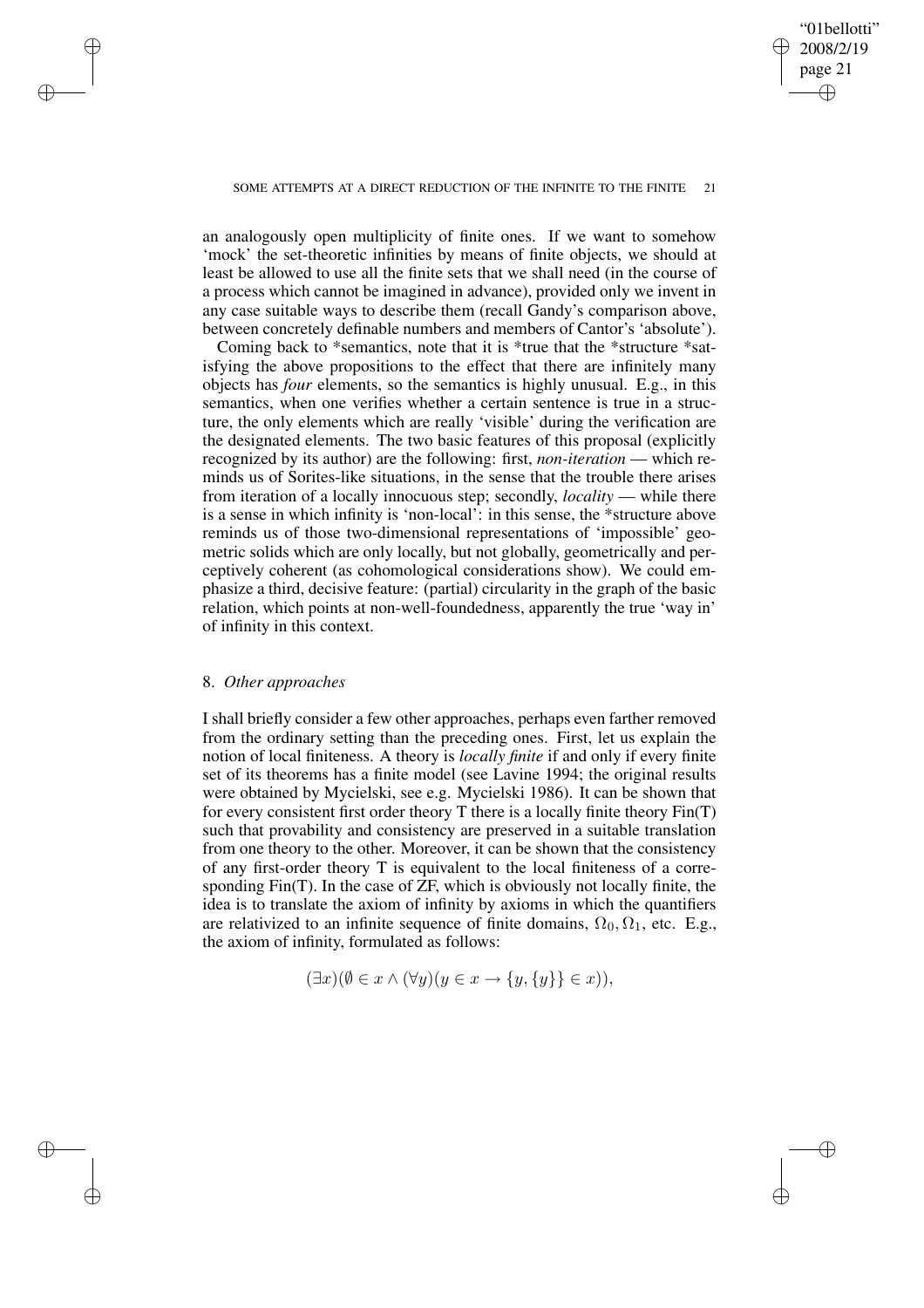## "01bellotti" 2008/2/19 page 22 ✐ ✐

✐

✐

#### 22 LUCA BELLOTTI

becomes, in the simplest case:

✐

✐

✐

✐

$$
(\exists x \in \Omega_0)(\emptyset \in x \land (\forall y \in \Omega_1)(y \in x \to \{y, \{y\}\} \in x)).
$$

Thus, x is closed under successor as far as  $\Omega_1$  knows, but the latter might not be closed under successor, and  $x$  may well be finite in reality. Mycielski (ibid.) claimed to have developed finite intuitions of the local finiteness of Fin(ZF) (from which consistency of ZF follows), but there is the same old problem of the generality of the proof, in this case involving local finiteness. One has to show that every finite set of theorems of Fin(ZF) has a finite model, and there is no way to do this uniformly, not even in ZF. As regards the conceptual reduction of the infinite to the finite, which is explicitly the purpose of Lavine, one should remember that the basic theory Fin (which is in a sense the common basis of all nontrivial  $Fin(T)$ ) cannot have well-founded models, because of the 'potential infinity' of every postulated  $\Omega_p$ , though every finite set of its axioms has a finite model of the form  $\{0, 1, \cdots, n\}.$ 

Another attempt at the reduction of the infinite to the finite could be based on Vopěnka's Alternative Set Theory (AST, Vopěnka 1979). The idea is to develop a theory of classes in which all sets are in fact finite, but there are sets that include subclasses that are not subsets (proper subclasses or 'semisets'). Thus, proper classes are not necessarily larger than sets. Infinite sets are those sets which are not finite classes, where in general a class is finite if and only if all its subclasses are sets. This allows a straightforward treatment of problematic properties such as feasibility. E.g., if  $F(x)$  means 'x is feasible' and  $n$  is not feasible, the set of feasible numbers less than or equal to  $n$  has classically the contradictory properties of containing 0, being closed under successor and not containing  $n$ , but in AST the separation axiom (a subclass of a set is a set) fails, so that the above defined alleged set is not a set. The idea was introduced mainly to deal with vague predicates, and it is founded philosophically on Vopěnka's notion of 'natural infinity', based in its turn on the concept of 'horizon' (see ibid.). As a reduction of the infinite to the finite an attempt based on AST seems promising at first sight, though no 'true' natural number can be made infinite in this way. But it is not easy to evaluate the meaning of the class/set distinction on the problem of reduction. One has the suspect that classes are introduced here as a means to treat uncertain boundaries, rather than infinities; in fact, even in the classical setting, proper classes can be viewed as inconsistent multiplicities, rather than the largest infinities (although they are always larger than sets, while this is not true in AST). Moreover, the most natural interpretations of AST are in terms of non-standard models of arithmetic, so that one is strongly tempted to reduce this approach conceptually to some non-standard background, although Vopěnka would reply that this would reverse the conceptual priority,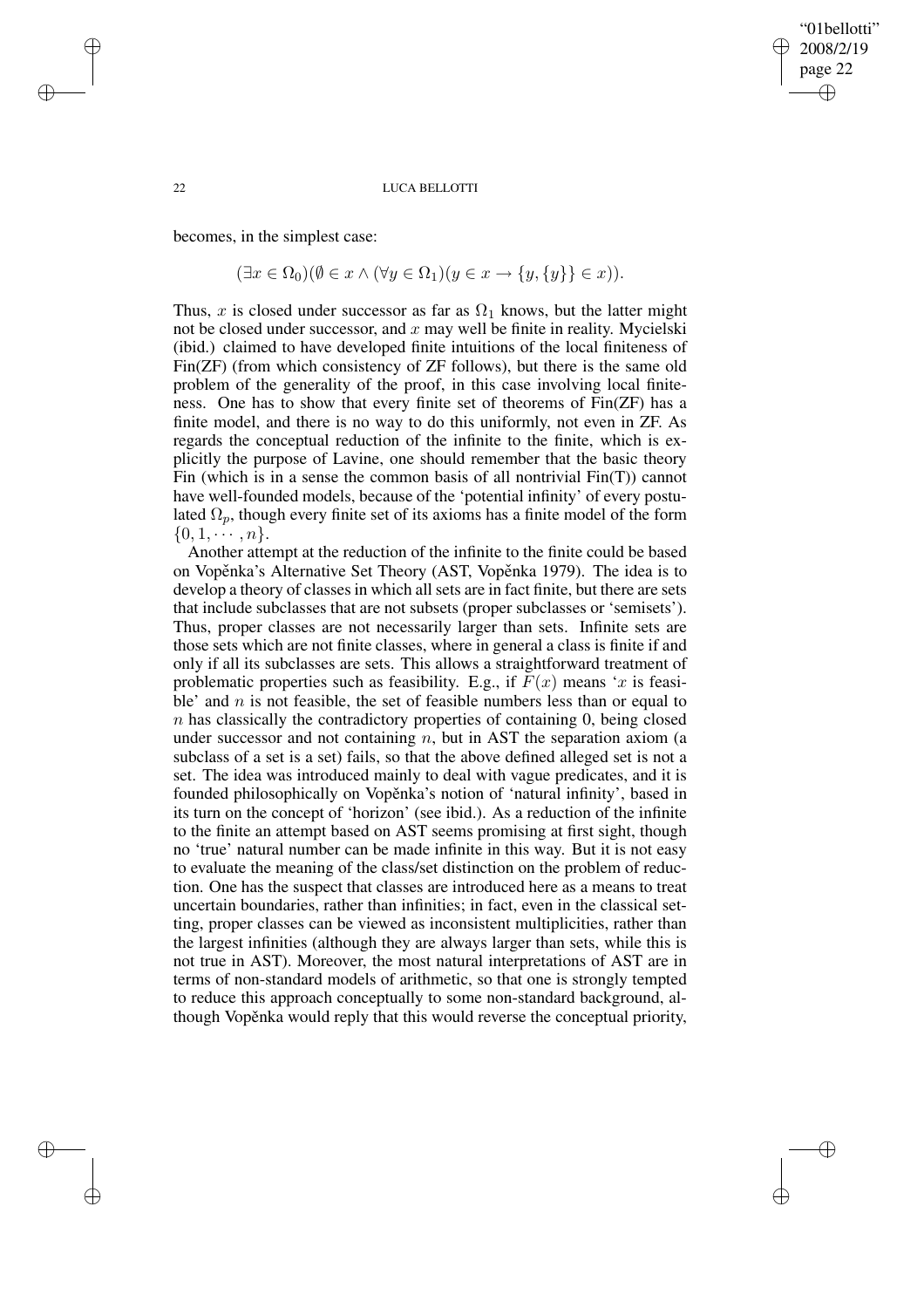✐

since non-standard analysis is for him a (rather artificial) 'Cantorian' way to treat 'natural' infinity.

✐

✐

✐

✐

In intuitionist mathematics, the notion of finiteness is basically the following: a species is finite if and only if there is a constructive bijection between the species and an initial segment of the sequence of the natural numbers (see, e.g., Troelstra-Van Dalen 1988, 14). Moreover, a species is finitely indexed if it is the image under a constructive mapping of a finite species; and it is subfinite if it is a subspecies of a finite species. Note that subfiniteness and being finitely indexed are independent properties. Thus, there are classically finite sets whose finiteness is intuitionistically an open problem. Could this give another possibility for a reduction of the infinite to the finite (though it is well-known that this reduction is not at all a purpose of intuitionism)? I am strongly inclined to answer in the negative. First, no natural number could in any sense be considered infinite according to the above definition of finiteness. Even for other sets, whose status is still open (but one is usually able to prove intuitionistically at least that they are not infinite), we have no real gain, since once the set is shown (constructively) to be finite we have no longer the possibility to consider it 'infinite' from another point of view (intuitionistic logic and mathematics do not leave room for any kind of relativity phenomena in the sense of the various models of classical theories). On the other hand, until we (constructively) prove its finiteness, we do not have knowledge of its status, and certainly we cannot act as though it were known to be infinite (we have not a further point of view, but so to speak only the point of view of our maybe temporary ignorance). So it seems that intuitionistic mathematics does not provide examples of infinities which can be recognized, from another point of view, to be in fact finite.

As an aside, I recall that ordinal notations provide a way to represent effectively a segment of the second number class by means of natural numbers. In this way,  $\omega$  (and in fact much larger ordinals) can be represented by finite numbers. E.g., in Kleene's system O (see, e.g., Rogers 1967) we have:  $1 <sup>O</sup>$   $2 <sup>O</sup>$   $2<sup>2</sup>$   $<sup>O</sup>$   $2<sup>2</sup>$   $<sup>O</sup>$   $\ldots <sup>O</sup>$   $3 \cdot 5<sup>y<sub>1</sub></sup>$   $<sup>O</sup>$   $\ldots$ , where the first infi-</sup></sup></sup> nite sequence of terms gives notations for the natural numbers, in their order (of notations)  $\langle 0 \rangle$ , and the following term is a notation for  $\omega$  (among infinitely many possible notations), in which  $y_1$  is the index of a partial recursive function which enumerates (in order) the notations of an infinite increasing sequence of natural numbers. But this is utterly useless in view of the reduction of the infinite to the finite. There is a sequence of notations which is infinite *in actu* below the finite notation for  $\omega$ ; we have here a way to 'reduce' a segment of the countable ordinals to the natural numbers, i.e. a 'higher' infinity to a 'lower' one, rather than the infinite to the finite. Similar remarks apply to Takeuti's 'discussion of ordinals from a finitist standpoint' (Takeuti 1987, 86–100), or any similar finitary treatment of a segment of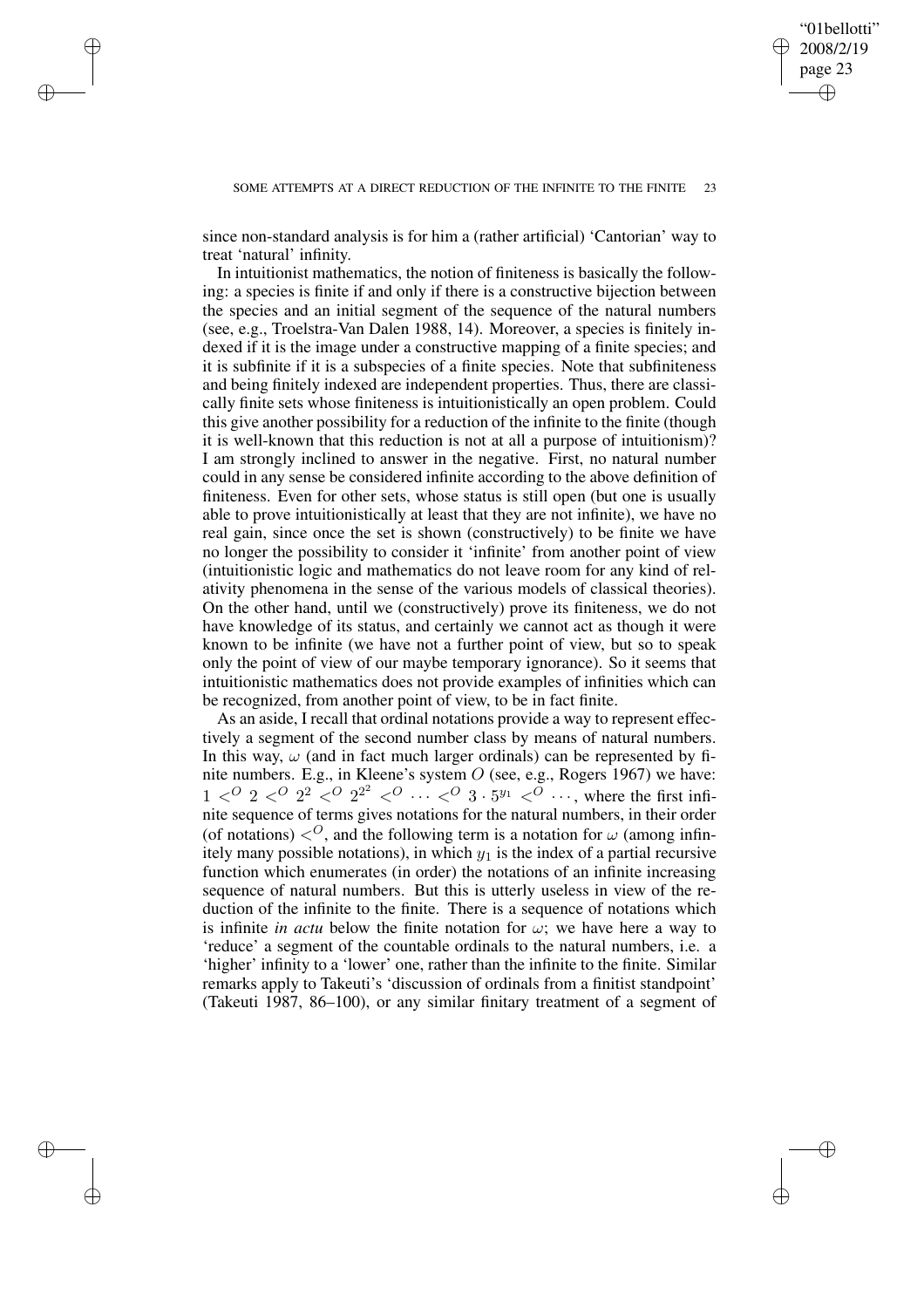✐

#### 24 LUCA BELLOTTI

the countable ordinals; however, these treatments have no strict reductionist aim.

Finally, it is well-known that the notion of Dedekind-finiteness does not necessarily coincide with finiteness in models in which the axiom of choice does not hold: there can be sets which are Dedekind-finite, but not really finite, there. But this is another unpromising attempt at a reduction of the infinite, since the envisaged Dedekind-finite sets are in fact infinite in every respect, except for the fact that they lack any bijections with proper subsets of themselves. That the latter feature can be considered as showing, after all, their finiteness (which is what we would need for a reduction) is, to say the least, dubious. In this connection, it seems that Mayberry's important (but rather idiosyncratic) work in the foundations of set theory, specifically his elaboration of a 'Euclidean finitism' (see Mayberry 2000), in which one assumes that every set is Dedekind-finite, is not directly relevant to our topic, although it allows the construction of different simply infinite systems (and hence different natural number sequences). In any case, it is not Mayberry's aim to reduce infinity to finiteness, but (among other things) to explore the possibility of developing a theory of infinite systems without axioms of infinity.

## 9. *Concluding remarks*

We have seen that when we consider the two main alternatives (among those we have discussed) which apparently allow one to make sense of a sort of 'modeling' of countable infinity in the finite, namely non-standard methods and feasibility, we face a dilemma. If we take into account proofs of arbitrary finite length, we might have consistency proofs, perhaps even a relative consistency proof of ZF with respect to some stronger non-standard version of set theory (though this is dubious, as we have seen), but we do not obtain any reduction of the infinite to the finite. On the other hand, if we consider proofs of length at most  $k$ , with  $k$  a standard integer, we have only proofs (possibly in relatively weak theories) of 'almost consistency', and we do not obtain real consistency proofs: we can only show that the length of the shortest proof of a contradiction is a non-feasible number. It seems that in any case we have to choose: either there is no finite upper bound on the length of the proofs we consider, and then we might have an interpretation in terms of non-standard models; or the maximal length of the proofs is in fact finite, and then we might have an interpretation in terms of feasibility. What is forbidden is to treat the length of proofs ambiguously, considering it as arbitrarily finite for the consistency proof, and then as determinately finite in our ultra-finitist metatheory. But this ambiguous treatment seems precisely what is needed to carry out a thoroughly reductionist program.

✐

✐

✐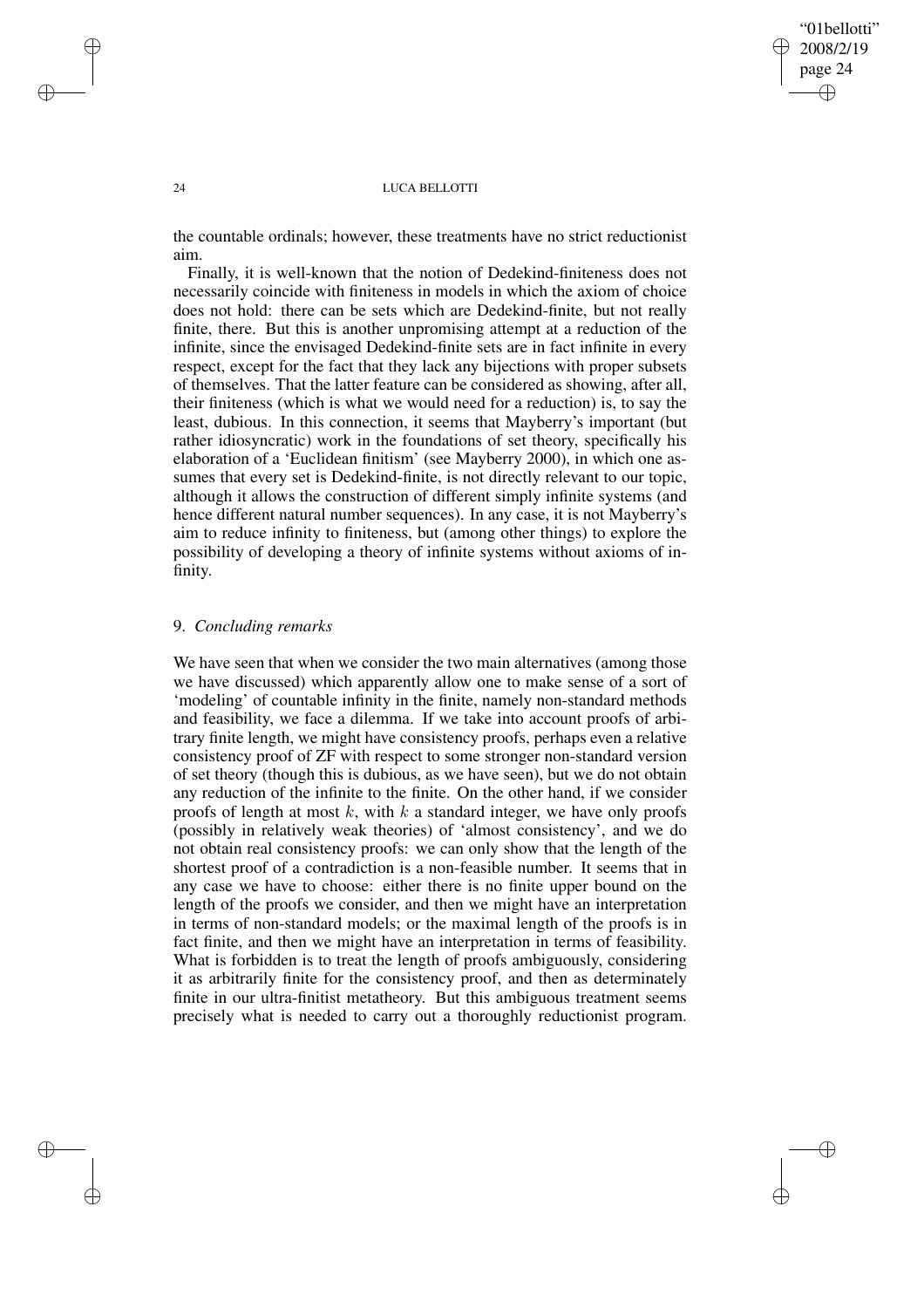"01bellotti" 2008/2/19 page 25 ✐ ✐

✐

✐

SOME ATTEMPTS AT A DIRECT REDUCTION OF THE INFINITE TO THE FINITE 25

✐

✐

✐

✐

On the other hand, as regards the other attempts explained above, they do not seem to offer better prospects of success: pseudo-models of derivations seem to simply circumvent the original problem; Ehrenfeucht \*models are based on a highly unusual semantics (perhaps just *too* unusual with respect to our present concerns); it is not clear to me how to make sense of the ideas of local finiteness and of proper subclasses of finite sets without recourse to non-standard models; finally, intuitionism is ultimately far from any reductionist aim. I conclude that none of the attempts that have been discussed here give any clue to the envisaged reduction of infinity to finiteness.

# ACKNOWLEDGEMENTS

I wish to thank Paolo Bertolini, Mauro Di Nasso, Marco Forti, Enrico Moriconi and an anonymous referee for helpful comments.

> Department of Philosophy, University of Pisa Via Paoli 15, 56126 Pisa, Italy E-mail: lucabellotti@quipo.it

## REFERENCES

- Andreev, P.V., Gordon, E.I., (2006), A theory of hyperfinite sets, *Annals of Pure and Applied Logic* 143, 3–19.
- Baratella, S., Ferro, R. (1995), Nonstandard regular finite set theory, *Mathematical Logic Quarterly* 41, 161–172.
- Bernays, P. (1935), On platonism in mathematics, in *Philosophy of mathematics, selected readings*, 2nd ed., Cambridge 1983, 258–271.
- Burgin, M.S. (1977), Nonclassical models of natural numbers, *Uspekhi Matematicheskikh Nauk* 32, 209–210 (Russian).
- Buss, S.R. (1986), *Bounded arithmetic*, Naples.
- Cardone, F. (1995), Strict finitism and feasibility, in *Logic and computational complexity*, New York, 1–21.
- Cohen, P.J. (1971), Comments on the foundations of set theory, in *Axiomatic set theory*, Vol. 1, Providence, 9–15.
- Dragalin, A.G. (1985), Correctness of inconsistent theories with notions of feasibility, in *Computation theory*, Berlin, 58–79.
- Dummett, M. (1975), Wang's paradox, *Synthese* 30, 301–324.
- Ehrenfeucht, A. (1974), Logic without iterations, in *The Tarski Symposium*, Providence, 265–268.
- Ehrenfeucht, A., Kreisel G. (1967), Review of Esenin-Vol'pin 1961, *Journal of Symbolic Logic* 32, 517.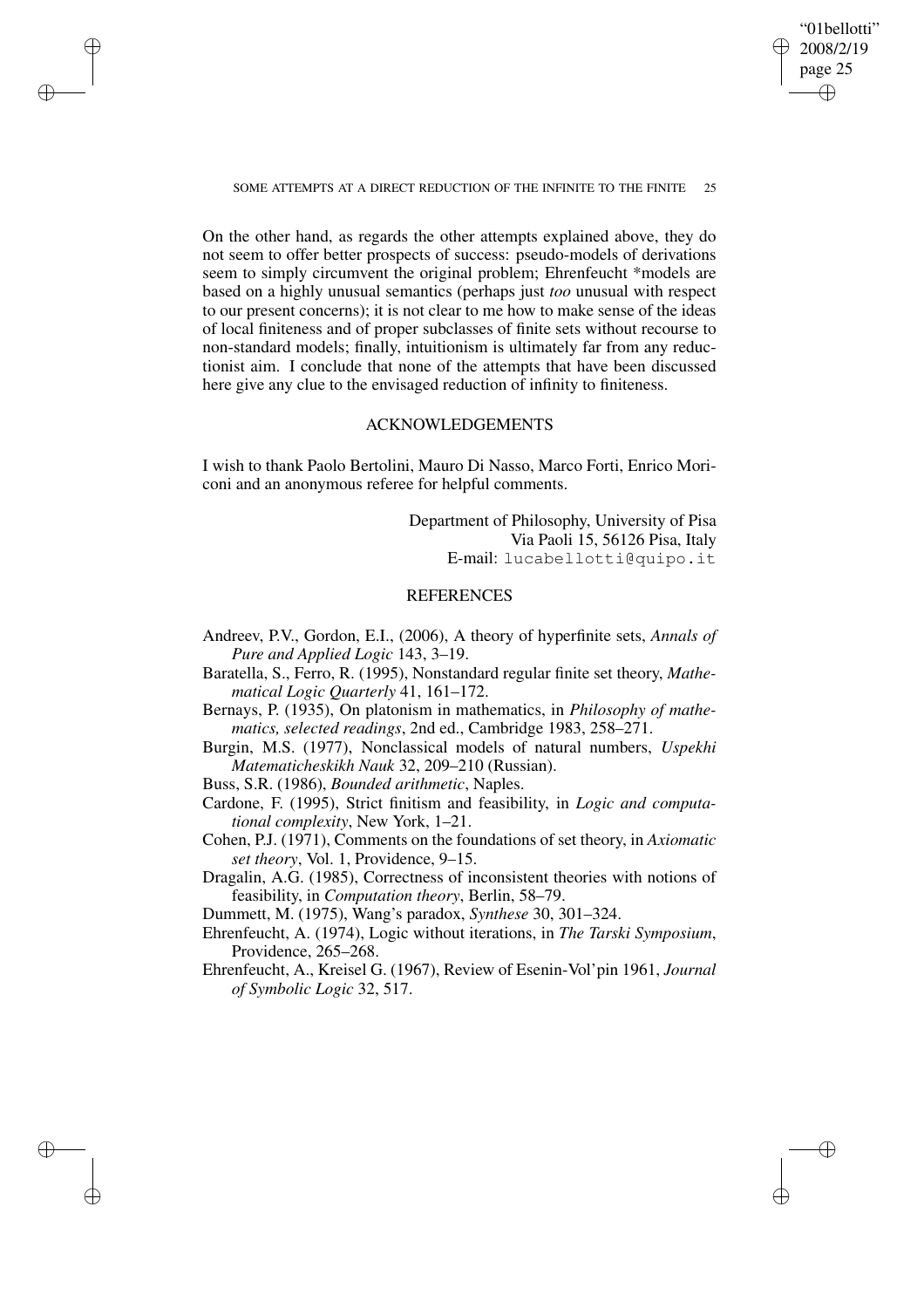## "01bellotti" 2008/2/19 page 26 ✐ ✐

✐

✐

## 26 LUCA BELLOTTI

- Engeler, E. (1981), An algorithmic model of strict finitism, in *Mathematical logic in computer science*, Amsterdam, 345–357.
- Esenin-Vol'pin, A.S. (1961), Le programme ultra-intuitionniste des fondements des mathématiques, in *Infinitistic methods*, Warsaw, 201–223.
- Esenin-Vol'pin, A.S. (1970), The ultra-intuitionistic criticism and the antitraditional program for foundations of mathematics, in *Intuitionism and proof-theory*, Amsterdam, 3–45.
- Esenin-Vol'pin, A.S. (1981), About infinity, finiteness and finitization (in connection with the foundations of mathematics), in *Constructive mathematics*, Berlin, 274–313.
- Gandy, R.O. (1982), Limitations to mathematical knowledge, in *Logic colloquium 80*, Amsterdam, 129–146.
- Geiser, J.R. (1974), A formalization of Essenin-Volpin's proof-theoretical studies by means of non-standard analysis, *Journal of Symbolic Logic* 39, 81–87.
- Gödel, K. (2003), *Collected works*, Vol. 4, New York.
- Hilbert, D., Bernays, P. (1939), *Grundlagen der Mathematik*, Vol. 2, Berlin.
- Hrbáček, K. (1978), Axiomatic foundations for nonstandard analysis, *Fundamenta Mathematicae* 98, 1–19.
- Isles, D. (1992), What evidence is there that  $2^{65536}$  is a natural number?, *Notre Dame Journal of Formal Logic* 33, 465–480.
- Kreisel, G. (1967), Review of Esenin-Vol'pin 1961, *Zentralblatt* 0134.00901.
- Lavine, S. (1994), *Understanding the infinite*, Cambridge, Mass.
- Mancosu, P. (2005), Harvard 1940–1941: Tarski, Carnap and Quine on a finitistic language of mathematics for science, *History and Philosophy of Logic*, 26, 327–357.
- Mayberry, J.P. (2000), *The foundations of mathematics in the theory of sets*, Cambridge.
- Mycielski, J. (1986), Locally finite theories, *Journal of Symbolic Logic* 51, 59–62.
- Nelson, E. (1977), Internal set theory, *Bulletin of the American Mathematical Society* 83, 1165–1198.
- Parikh, R. (1971), Existence and feasibility in arithmetic, *Journal of Symbolic Logic* 36, 494–508.
- Parikh, R. (1999), D-structures and their semantics, in *JFAK: Essays dedicated to Johan van Benthem*, CD-ROM, Amsterdam; also available at http://www.illc.uva.nl/j50/.
- Priest, G. (1997), Inconsistent models of arithmetic, I: Finite models, *Journal of Philosophical Logic* 26, 223–235.
- Priest, G. (2003), Inconsistent arithmetics, in *Trends in logic*, Dordrecht, 273–299.

✐

✐

✐